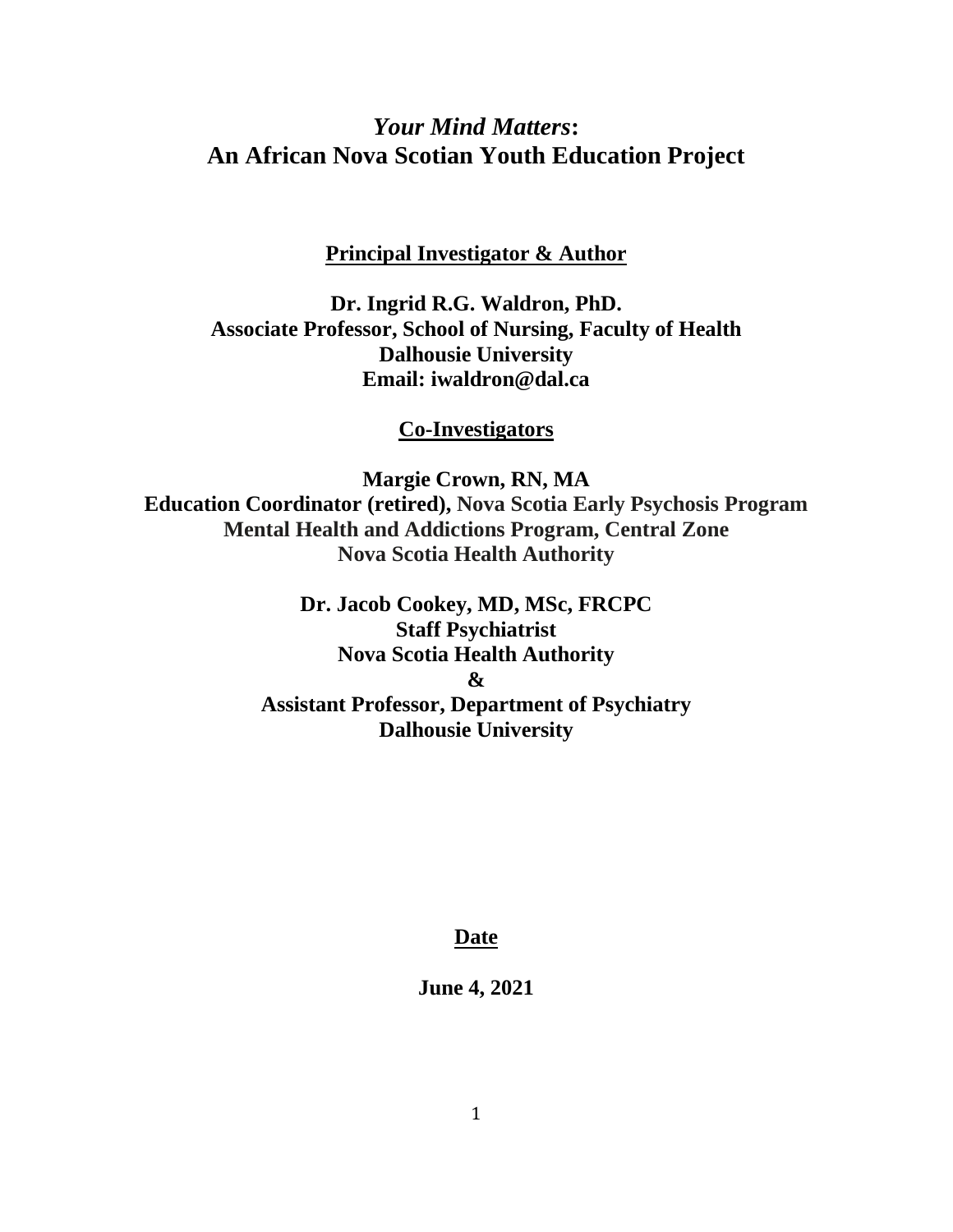| $\bullet$                                                                                                                                                                                                                                                                                                                                                                                   |
|---------------------------------------------------------------------------------------------------------------------------------------------------------------------------------------------------------------------------------------------------------------------------------------------------------------------------------------------------------------------------------------------|
| $\bullet$<br>$\bullet$<br>$\bullet$                                                                                                                                                                                                                                                                                                                                                         |
| Perceptions & Beliefs About Psychosis & Other Mental Illnesses Among African Nova<br>$\bullet$<br>Perceptions & Beliefs About Help-Seeking Among African Nova Scotian Youth in the<br>$\bullet$<br>Barriers, Opportunities & Facilitators Experienced by African Nova Scotian Youth in<br>$\bullet$<br>Preferred Content & Format of Educational Resources & Other Educational Activities27 |
|                                                                                                                                                                                                                                                                                                                                                                                             |
|                                                                                                                                                                                                                                                                                                                                                                                             |
|                                                                                                                                                                                                                                                                                                                                                                                             |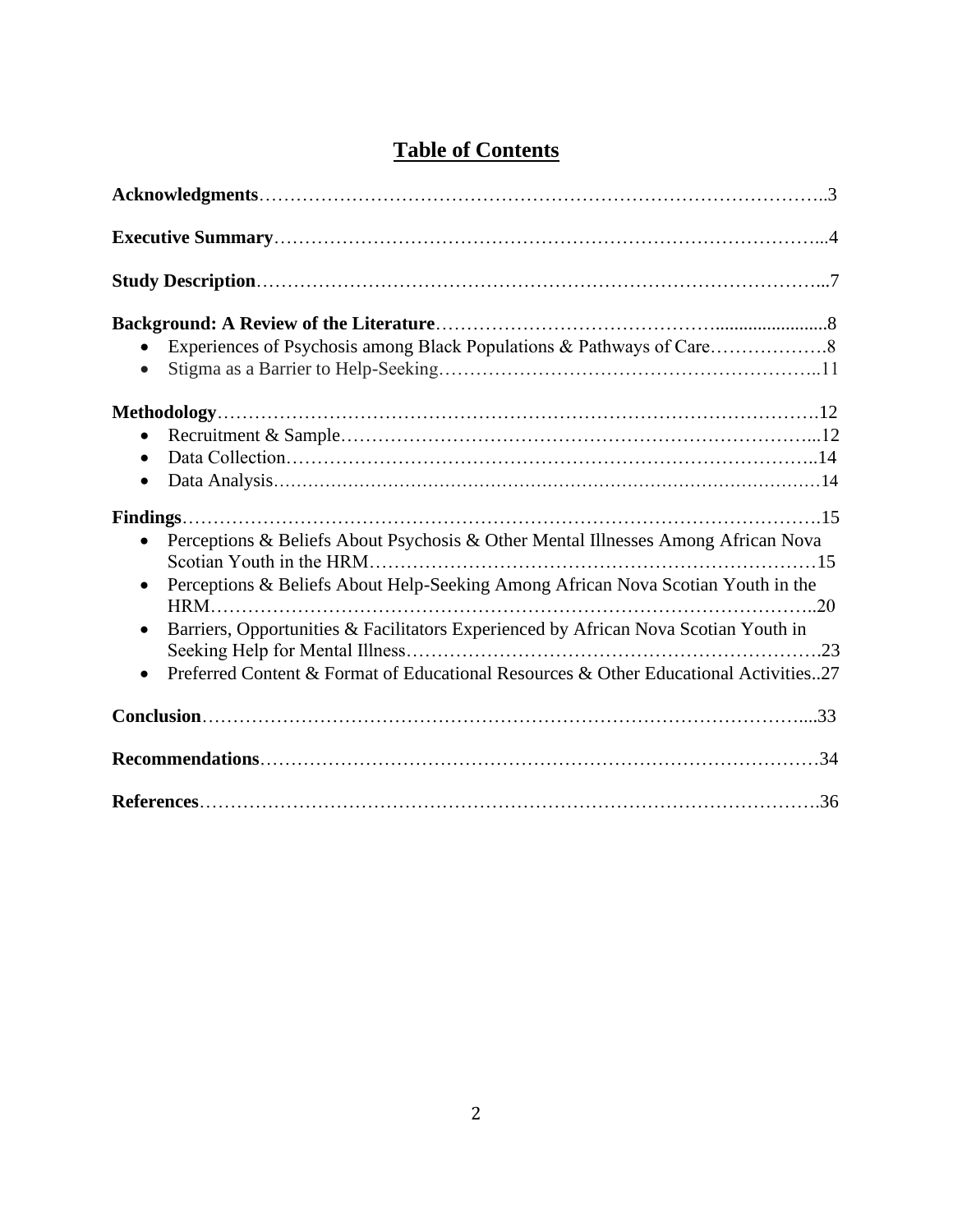## **Acknowledgments**

The research team would like to acknowledge the support we received over the last several years that made the completion of this research possible. First, we would like to thank the Mental Health Services Branch at Nova Scotia Department of Health and Wellness for providing funding for this research project. We would also like to thank Dr. Phil Tibbo and the Early Psychosis Program at Nova Scotia Health Authority for providing guidance on this research. We are also grateful to focus group facilitators Rhonda Atwell, Tara Borden, and Mario Rolle whose relationships with the African Nova Scotian community greatly facilitated participant recruitment. Finally, and most importantly, we would like to thank the study participants for giving their time and sharing their experiences and insights with us.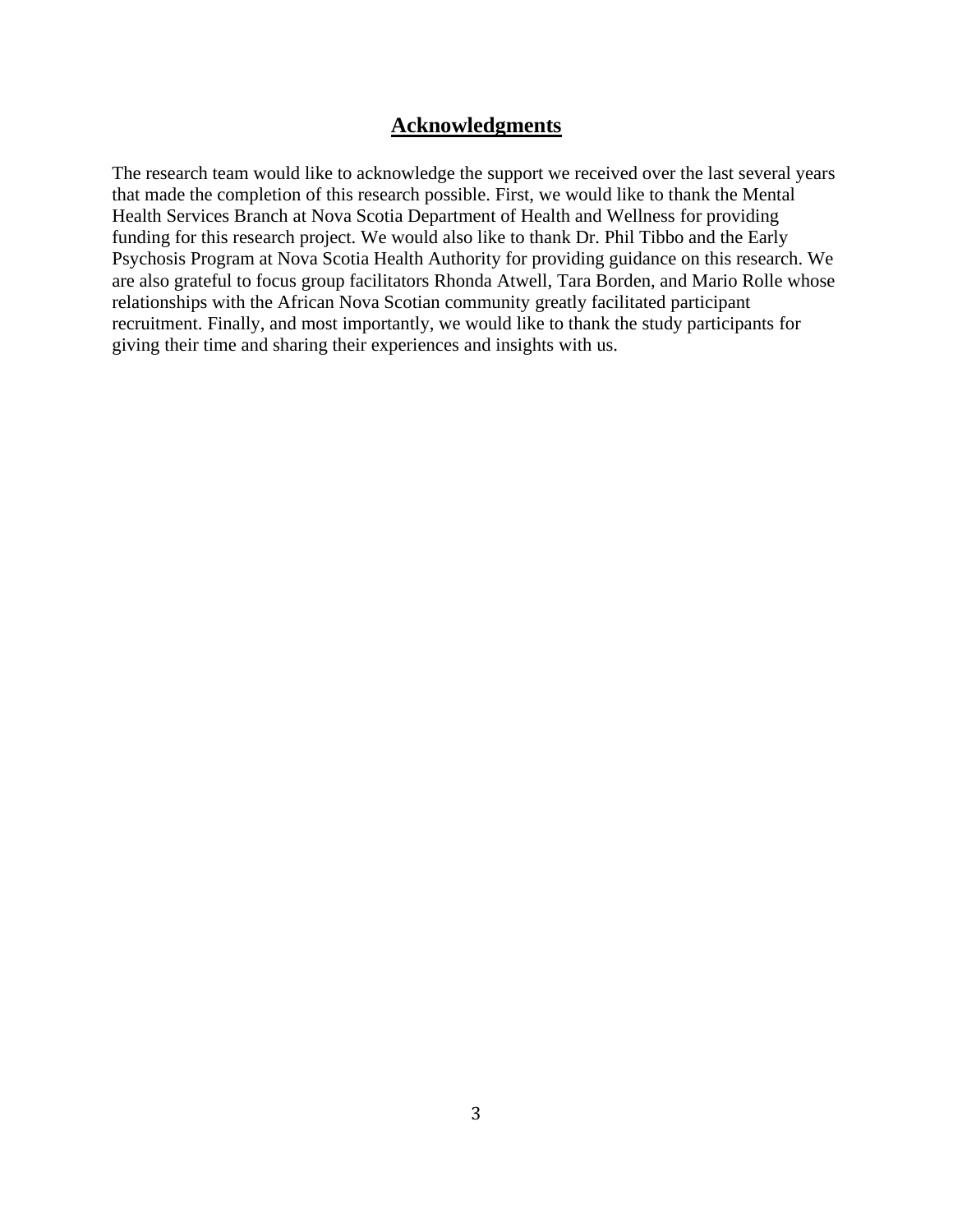## **Executive Summary**

## **Study Aim**

• The aim of the study documented in this report is to create culturally appropriate community education resources to enable young African Nova Scotian youth (18-30 years old) to recognize early warning signs of psychosis, and to encourage them in looking after their own mental health and that of their peers.

## **Study Objectives**

The objectives of this study include the following:

- To examine perceptions and beliefs about mental illness and specifically psychosis, among African Nova Scotian youth in the Halifax Regional Municipality (HRM).
- To examine perceptions and beliefs about help-seeking among African Nova Scotian youth in the HRM.
- To examine the barriers and opportunities experienced by these youth in seeking help for mental illness.
- To obtain feedback on the preferred content and format of educational resources and other educational activities that should be developed to educate these youth, their families and their communities about psychosis, promote self-care, encourage help-seeking and reduce stigma around mental illness.

## **Methodology**

### *Sample*

- The total sample size for the study is 75 participants.
- Four main categories of participants were recruited for this study:
	- o Youth in recovery and their caregivers in the Nova Scotia Early Psychosis Program.
	- o Youth, caregivers, community leaders and service providers in Dartmouth North.
	- o Youth, caregivers, community leaders and service providers in North Preston, East Preston and Cherry Brook (the Prestons).
	- o Youth, caregivers, community leaders and service providers in North End Halifax (Gottingen Street).

### *Data Collection*

• Data were collected from 14 focus groups, each comprised of a maximum of 8 participants.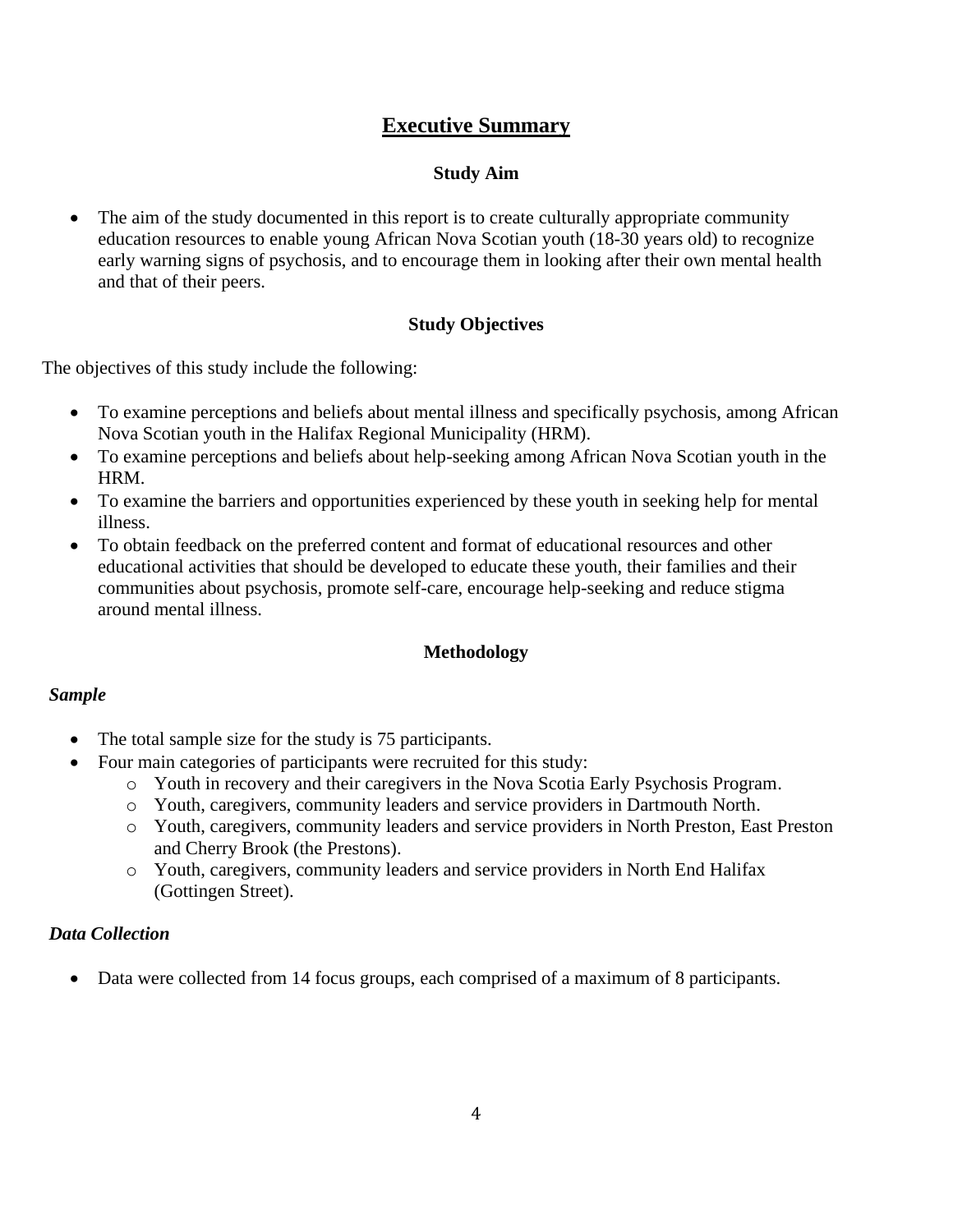## **Summary of Findings**

- Perceptions and beliefs about mental illness among African Nova Scotian youth reflect the perceptions and beliefs in the broader African Nova Scotian community.
- In general, the African Nova Scotian community tends to avoid the topic of mental illness or deny its prevalence in the community.
- There is a considerable lack of knowledge and understanding about mental illness, which can be attributed to the lack of education people receive on the topic in schools or in conversations at home.
- African Nova Scotians are brought up to be self-reliant and strong, which make it difficult for them to reach out for help.
- A fear of police involvement in their care contributes to a reluctance to seek help and a dismissal of the gravity of mental health concerns in the African Nova Scotian community.
- For many youth self-medication in the form of drugs and alcohol was used to cope with mental health struggles.
- There is a long history in Black communities, including African Nova Scotian communities, of relying on the church and religion to address emotional and mental health struggles, which have been impediments to help-seeking from formal mental health services.
- There is a general lack of trust in the health system, as well as a lack of comfort with health providers.
- The lack of cultural competency demonstrated by mental health professionals is a significant barrier to help-seeking among youth.

## **Summary of Recommendations**

## *Addressing Barriers To & Enhancing Opportunities for Help-Seeking Among African Nova Scotian Youth:*

- Create a list of Black health professionals that can be provided to youth.
- Advocate for the hiring of an African Nova Scotian mental health advocate in the health care system who can support youth and families that are dealing with psychosis and other mental health problems.
- Offer training and education to church ministers and other spiritual leaders about ways to support people with mental illness.
- Partner with community organizations to provide referrals to mental health services.
- Identify key young Black leaders or initiatives that can help spread the word about the need to seek help for psychosis and other mental illnesses.
- Set up a 311 African Nova Scotian help line.

## **Sharing Information & Providing Education on Psychosis & Other Mental Illnesses to African Nova Scotian Youth & Their Families:**

• Develop partnerships with African Nova Scotian groups, churches, health programs at schools, universities, and other organizations in the community to collaborate with on providing information and organizing workshops on psychosis and other mental illnesses for African Nova Scotian youth.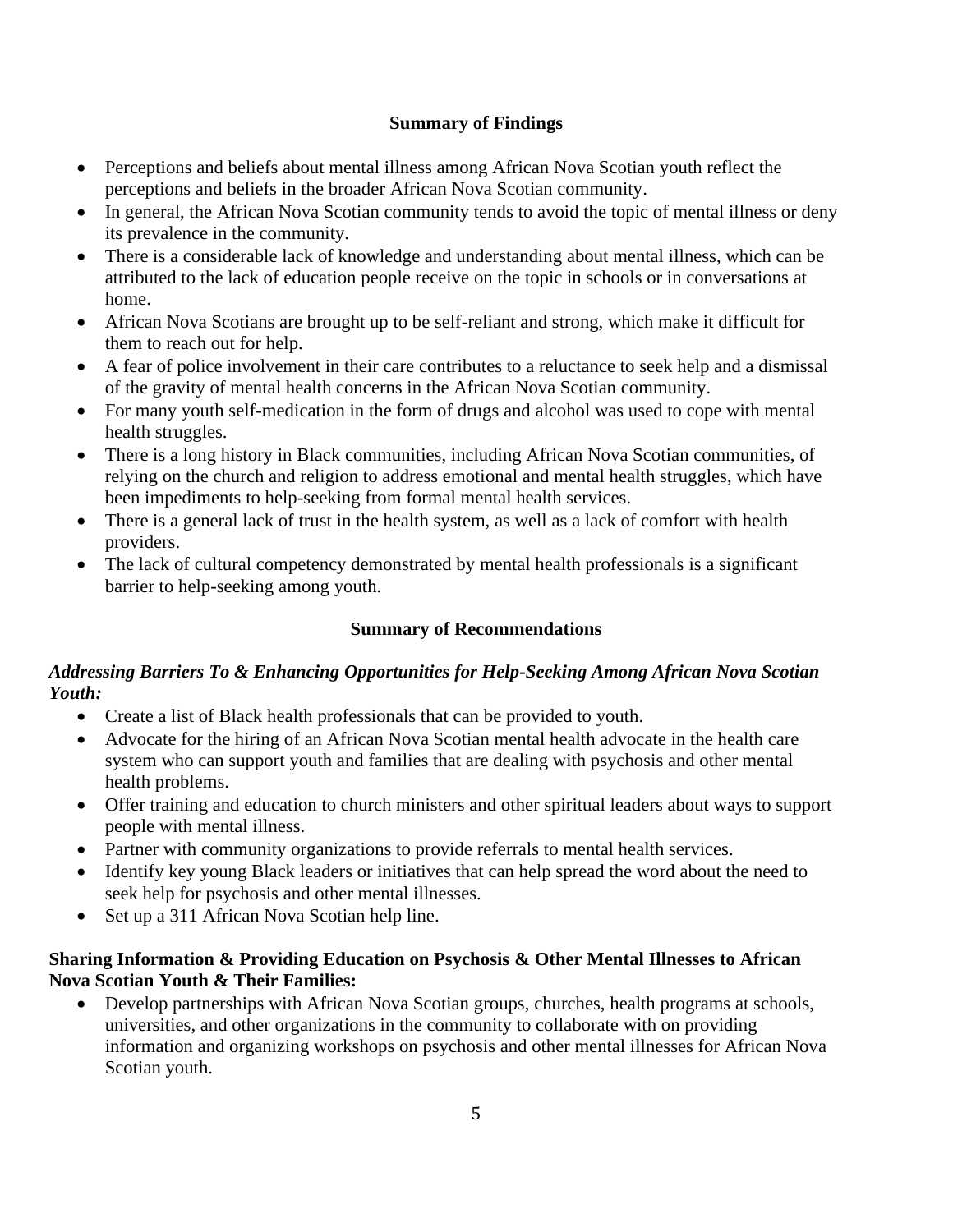- Form a youth advisory committee that can organize and hold educational sessions on psychosis for youth.
- Form a group comprised of African Nova Scotian mental health professionals, youth workers, and individuals from the Nova Scotia Health Authority that can hold sessions on psychosis and mental health in African Nova Scotian communities.
- Provide opportunities for African Nova Scotian youth to design their own mental health campaigns.
- Develop creative tools to share information about psychosis, such as an app, videos, plays, art, music, and television ads/educational commercials.

**\_\_\_\_\_\_\_\_\_\_\_\_\_\_\_\_\_\_\_\_\_\_\_\_\_\_\_\_\_\_\_\_\_\_\_\_\_\_\_\_\_\_\_\_\_**

• Share information about psychosis and other mental illnesses in the African Nova Scotian community through *Bell Let's Talk* and other media campaigns.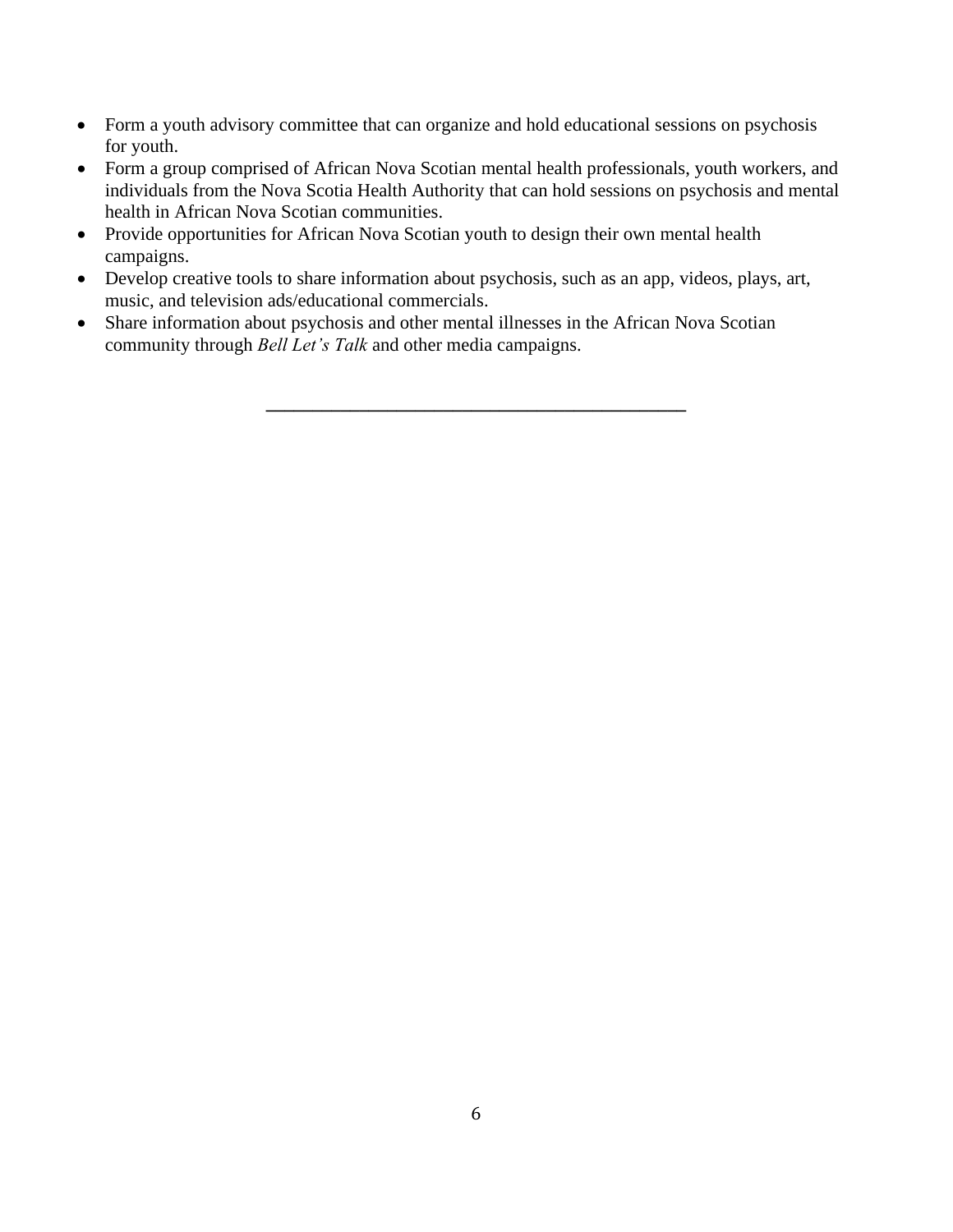### **Study Description**

### **Study Aim**

### **The aim of this study is to create culturally appropriate community education resources to enable young African Nova Scotian youth (18-21 years old) to recognize early warning signs of psychosis, and to encourage them in looking after their own mental health and that of their peers.**

The Nova Scotia Early Psychosis Program (NSEPP) aims to reduce treatment delay for African Nova Scotian youth who develop psychosis throughout the province of Nova Scotia. To support this goal, we are expanding upon an existing community education initiative called *Because Your Mind Matters* (BYMM), which was launched in October 2013. This education outreach project targets young people ages 18-19 years in making the transition to their first year of postsecondary education, a recognized time of vulnerability for the development of mental disorders in youth. BYMM promotes early help seeking to prevent or reduce delays in getting appropriate treatment for psychosis. Feedback was obtained through focus group consultation with (1) well youth in post-secondary study, (2) youth recovering from psychosis and (3) family caregivers to guide the content and format of the BYMM education campaign. Using the feedback, a website [\(www.becauseyourmindmatters.ca\)](http://www.becauseyourmindmatters.ca/) was designed with a multimedia approach incorporating videos, animations, interactive quizzes, and print materials. Wrist bracelet flash drives preloaded with selected education materials were designed and offered as a giveaway. BYMM was launched as a pilot education project at a metro university. A successful pilot resulted in partnerships being established with three other universities and several college campuses. Implementation methods varied at each campus with student reach ranging from 25-500 per session. Interactive presentations offered by NSEPP clinical staff in college and university classrooms included information on the signs and symptoms of psychosis, where to go for help and introduction to website elements.

Evaluation results gathered through an online survey of students were extremely positive, with 97% rating the website as very good/excellent, 93% describing the videos as the right length, 70% recommending the website to others, 13% reporting seeking help as a result of the presentation and 16% reporting that they recommended a friend seek help. The process of implementation provided valuable information concerning mental health literacy among students, their preferences regarding education materials and the challenges and opportunities faced in implementing awareness initiatives on psychosis. The provincial early psychosis network (EPION) in Ontario has incorporated the resource into their strategy for reaching out to post-secondary education students. BYMM sessions continue to be offered each year. In addition, significant spinoffs have occurred with individualized education sessions on psychosis being designed and implemented for faculty, counselling and health services personnel and general practitioners.

While implementation of BYMM has been very successful, it is recognized that a gap exists within BYMM resources for culturally appropriate education materials on early phase psychosis to reach African Nova Scotia youth. Furthermore, there is no known existing material on early phase psychosis which is suited or designed to address the needs of this segment of the population. Thus, NSEPP acknowledges a need to initiate research to guide development of culturally relevant information for indigenous African Nova Scotian youth.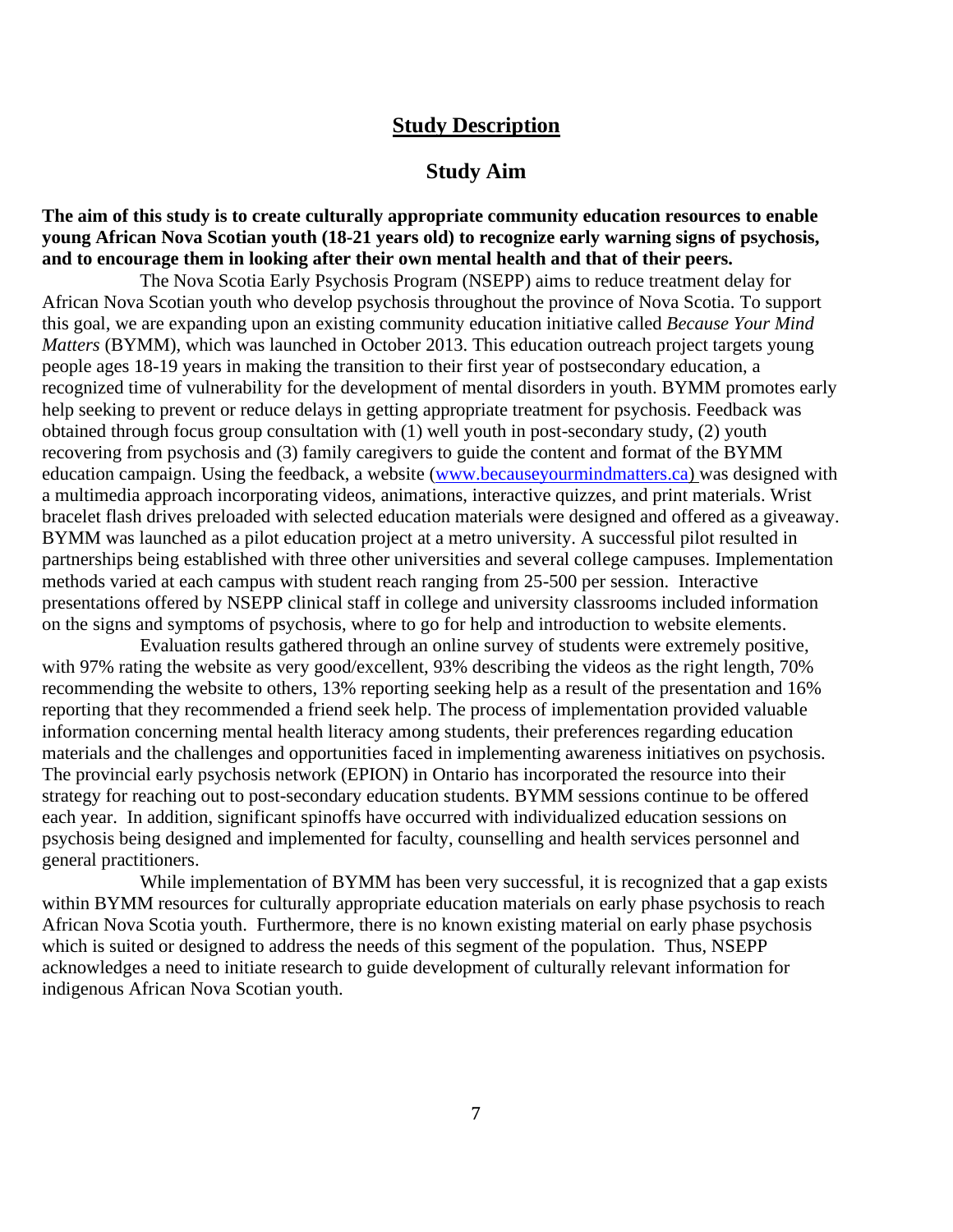### **Study Rationale**

Given the dearth of studies on mental illness in African Nova Scotian communities, as well as the specific experiences of mental illness among African Nova Scotian youth, the rationale for this study is the need to collect more data on the experiences of African Nova Scotian youth in seeking help for psychosis in order to inform educational resources that will decrease and remove the barriers they face accessing and utilizing mental health services, encourage help-seeking and self-care, and decrease stigma.

## **Study Objectives**

The objectives of this study include the following:

- To examine perceptions and beliefs about mental illness and specifically psychosis, among African Nova Scotian youth in the Halifax Regional Municipality (HRM).
- To examine perceptions and beliefs about help-seeking among African Nova Scotian youth in the HRM.
- To examine the barriers and opportunities experienced by these youth in seeking help for mental illness.
- To obtain feedback on the preferred content and format of educational resources and other educational activities that should be developed to educate these youth, their families, and their communities about psychosis, promote self-care, encourage help-seeking and reduce stigma around mental illness.

## **Background: A Review of the Literature**

### **Experiences of Psychosis Among Black Populations & Pathways of Care**

Despite the exponential growth of early intervention services (EIS) in Canada over the last several decades, there is a paucity of research regarding access and pathways to care for EIS for ethnic minorities in Canada. Given the fact that 20% of our population is foreign born and nearly one in five Canadian identify as a visible minority, there is a compelling need for service providers and program planners to examine the degree to which their services reach this population (Statistics Canada, 2013). The Mental Health Commission of Canada has identified a need to improve our understanding of mental illness within our diverse populations as one of its strategic directions for a transformed mental health system (Mental Health Commission of Canada, 2012). Within the province of Nova Scotia, The Nova Scotia Health Authority and the IWK provincial mental health and addictions (MHA) strategy has identified a strategic objective to increase collaboration with diverse communities such as African Nova Scotians, "to ensure timely and equitable access to a continuum of safe quality care and supports." (Courey et al, 2017). Moreover, the MHA strategy recommends the reorientation of health services to promote better health and wellness and ensure policies and programs, reduce disparities and barriers to services, and respond to the needs of diverse communities.

An individual's ethnicity has the potential to affect the nature and direction of pathways to care and help-seeking. Limited research is available about pathways to mental health care for ethnic groups in Canada. No known research is available in Nova Scotia. Existing research suggests that African, Afro-Caribbean, Asian and other ethnic minorities often reach EIS services from emergency room referrals. In a systematic review and metanalysis on ethnic difference in the pathways to care in first episode psychosis (FEP),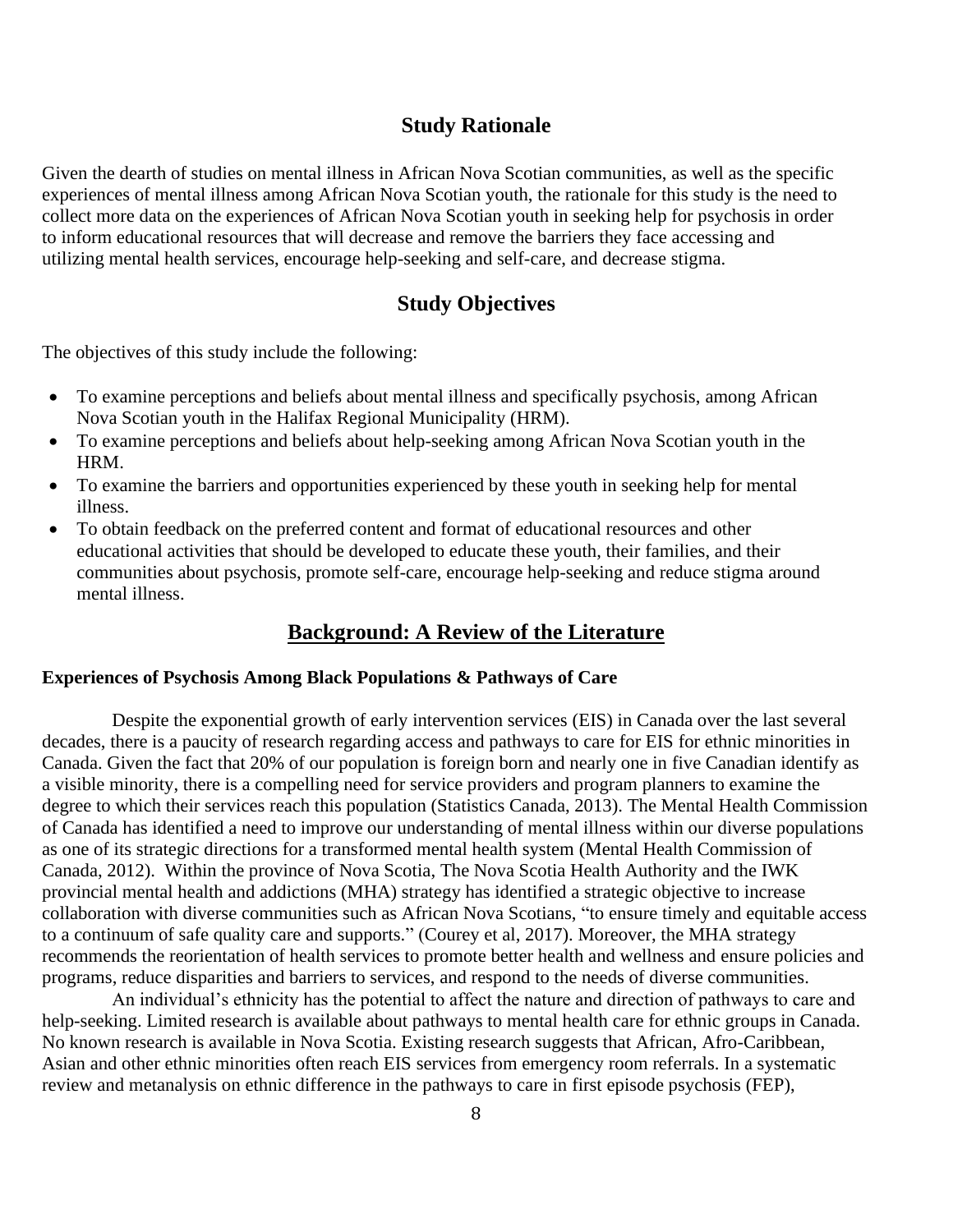Anderson et al, (2010) found significant differences in the likelihood of GP involvement and police involvement for Black patients in Canada and England relative to white patients. Black patients were less likely to have GP involvement and twice as likely to have police involvement in their pathway to care. They also reported that there may be ethnic differences in the likelihood of involuntary admissions for Black patients with FEP though there was effect modification by sociodemographic factors.

The Nova Scotia Early Psychosis Program (NSEPP) is a well-established early intervention program situated within the Dalhousie Department of Psychiatry and Mental Health and Addictions at Nova Scotia Health Authority. Since the program's inception in 1996, NSEPP has been at the forefront of early detection and optimal treatment. Interventions included in NSEPP are tailored to address the unique needs of adolescents and young adults. Core elements include (a) early detection (ED) to shorten the time between onset of psychotic symptoms and effective treatment, referred to as duration of untreated psychosis (DUP) (b) initiating comprehensive evidence-based stage specific therapeutic resources for patients and their caregivers and (c) sustained diagnostic and therapeutic follow-up throughout the first five years of treatment focused on supporting recovery.

Psychotic disorders, including schizophrenia, are among the most serious of all medical conditions in terms of personal suffering, disability, and cost to society. The yearly direct costs of care, medical and nonmedical, for schizophrenia alone in Canada for the year 2004 were estimated at over 2 billion dollars (Goeree et al, 2005). Indirect costs, including lost productivity, were estimated at close to 4 billion dollars in the same year (Goeree et al, 2005). The personal suffering combined with these costs underscore the necessity of developing, implementing, and evaluating effective secondary prevention programs (early detection and optimal treatment) for psychotic disorders. Over the past twenty-five years, early detection coupled with optimal stage specific treatment has emerged as the most effective approach to these disorders (Jacson et al, 2004). Service Standards for early psychosis have been developed internationally, nationally and in Nova Scotia (Bertotle et al, 2005; Nova Scotia Department of Health, 2004). As the disability caused by psychosis appears to be largely determined within a critical period that encompasses the first five years after the onset of illness, a narrow window exists for effective implementation of treatment and recovery strategies.

Early detection strategies for psychosis are shaped by three well established findings. First, psychosis and related mental health issues, including anxiety and mood disorders, most frequently begin in late adolescence or early adulthood (16-25 years old). Second, despite availability of highly effective treatments that reduce disability, many young people go for months and even years before coming into care and beginning treatment. Third, severity of disability in psychosis is strongly associated with the delay between the onset of symptoms and initiation of effective treatment. Longer treatment delay is correlated with relatively more severe disability. Since onset of psychosis commonly occurs during adolescence and early adulthood it can disrupt achievement of important developmental milestones such as the transition from high school to postsecondary education, separation from parental supports, acquiring life skills for independent living, and relationships. Derailment from successful progression through these tasks can result in educational, occupational, and interpersonal deficits that alter the trajectory of the young person's life in ways not easily repaired, resulting in significant distress and suffering for the individual and their families. Studies on pathways to care for young people with psychosis suggest that treatment delay is determined by a complex range of factors, including the nature of the presenting symptoms, the knowledge and attitudes of physicians and helping professionals the young person contacts to seek help, and the knowledge and attitudes of the young person, their family, and friends. The latter two factors can potentially be changed through education, with the major focus of this initiative being the knowledge and attitudes of young African Nova Scotians.

A study by Jarvis, Toniolo, Ryder, Sessa and Cremonese (2011**)** found that Black people are at risk of developing psychosis, possibly due to discrimination. With the hypothesis that Black psychiatric inpatients have higher rates of psychosis diagnosis than non-Black individuals, regardless of whether the location is in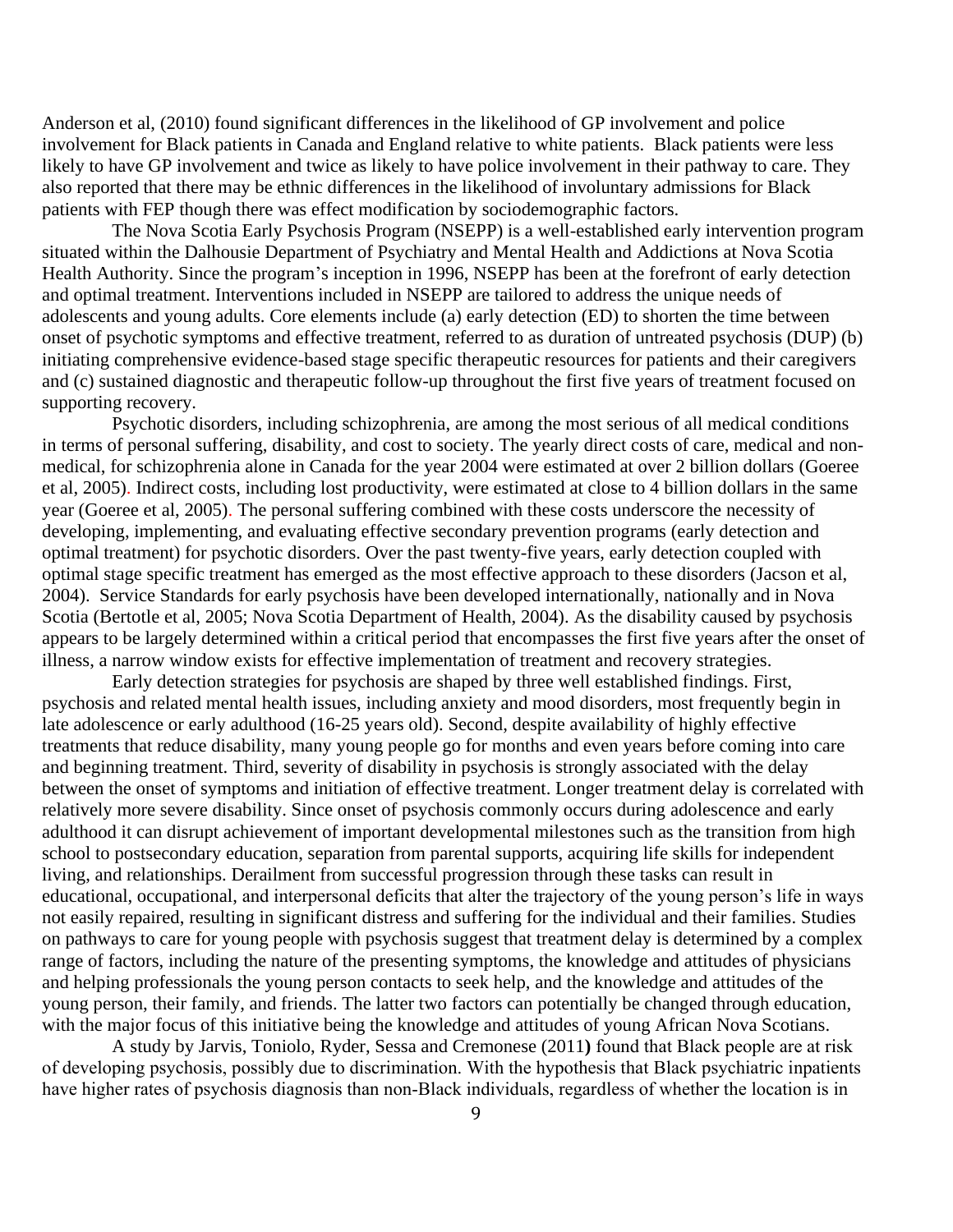Western Europe or North America, this study assesses the disparities in the diagnosis of psychosis in two settings: Padua and Montreal. It uses data on psychotic patients admitted to the psychiatry unit at general hospitals in Padua and Montreal. It concludes that despite the different settings, Black patients admitted to psychiatry are more likely to be diagnosed with psychosis than other patients in both Padua and Montreal. The results obtained in both Padua and Montreal show that being Black is independently and positively associated with being diagnosed with psychosis compared to patients from other ethnic groups. This finding leads to the conclusion that Black patients admitted to psychiatry are more likely to receive a psychosis diagnosis than other patients, whether in Padua or Montreal. When controlled for sex and age, Black psychiatric inpatients were approximately three to four times more likely to receive a psychosis diagnosis than those of other ethnic groups. Although possible explanations include discrimination, poverty, and barriers to health services, whether the disparities are truly due to these factors remain unknown. In an earlier study, Jarvis, Kirmayer, Jarvis, and Whitley (2005), it revealed that in Montreal, Afro-Canadian patients admitted to the hospital with psychosis are more likely to be brought to emergency psychiatry services by police or ambulance, when compared to Euro-Canadians or Asian-Canadians. A potential explanation for the findings was identified as the possibility of the Afro-Canadian patients experiencing a delay in seeking help, resulting in the exacerbation of symptoms and the need for urgent psychiatric interventions. Another explanation was identified to be the increased presence of police in the Afro-Canadian community.

Rotenberg, Tuck, Ptashny and McKenzie (2017) investigated the role of ethnicity in pathways to emergency mental health care in Toronto for clients with psychosis while accounting for the clinical and neighborhood factors in the client's presentation. It concludes that East Asian and South Asian origin clients in Toronto with psychosis are more likely to present to emergency psychiatric services involuntarily via police or ambulance, whereas South Asian origin clients are less likely to be accompanied by family and friends. Black Africans and Black Caribbean origin clients were not found to be associated with increased odds of a coercive pathway, and clients living in areas with high levels of residential instability were found to be more likely to encounter a negative pathway. Although East Asian origin groups in Ontario have lower incidence of psychosis and lower levels of symptoms, this study found that they are at increased risk of being brought to emergency psychiatric care via negative pathways. This finding could be related to the tendency for East Asian-Americans to seek mental health services only as a last resort, as well as language barriers, and stigma. Although Toronto offers a variety of ethno-specific services for East and South Asian origin clients with severe and persistent mental illness, they are not available throughout Ontario. Having a primary care provider was associated with decreased odds of a negative pathway. Having a primary care provider could indicate a larger social network and greater organization of social supports available, both of which are known to decrease frequency of hospitalization in clients with a severe and persistent mental illness. These findings suggest that ethnic minority communities in Toronto access resources differently during a crisis and have unique experiences regarding social networks and community level social cohesion.

Anderson, Flora, Archie, Morgan, and McKenzie (2014) conducted a systematic literature review and meta-analysis that shows that there are significant differences in the likelihood of both GP involvement and police involvement for Black patients in Canada and England, relative to white patients. Black patients were more likely to have police involvement and less likely to have GP involvement on their pathway to care at the time of FEP, despite the limited availability of data for the meta-analyses. It is also important to note that the reviewed studies also reported ethnic differences in other indicators of the pathway to care, such as the type of first contact, the source of referral into psychiatric services, the total number of contacts on the care pathway, family involvement in help-seeking, and the likelihood of contact with emergency services. The results of this article suggest that when the data from past studies are pooled, there is a significantly reduced likelihood of GP involvement and an increased likelihood of police involvement for Black patients at the first episode of psychosis, relative to white patients. There is a need to design and perform more detailed studies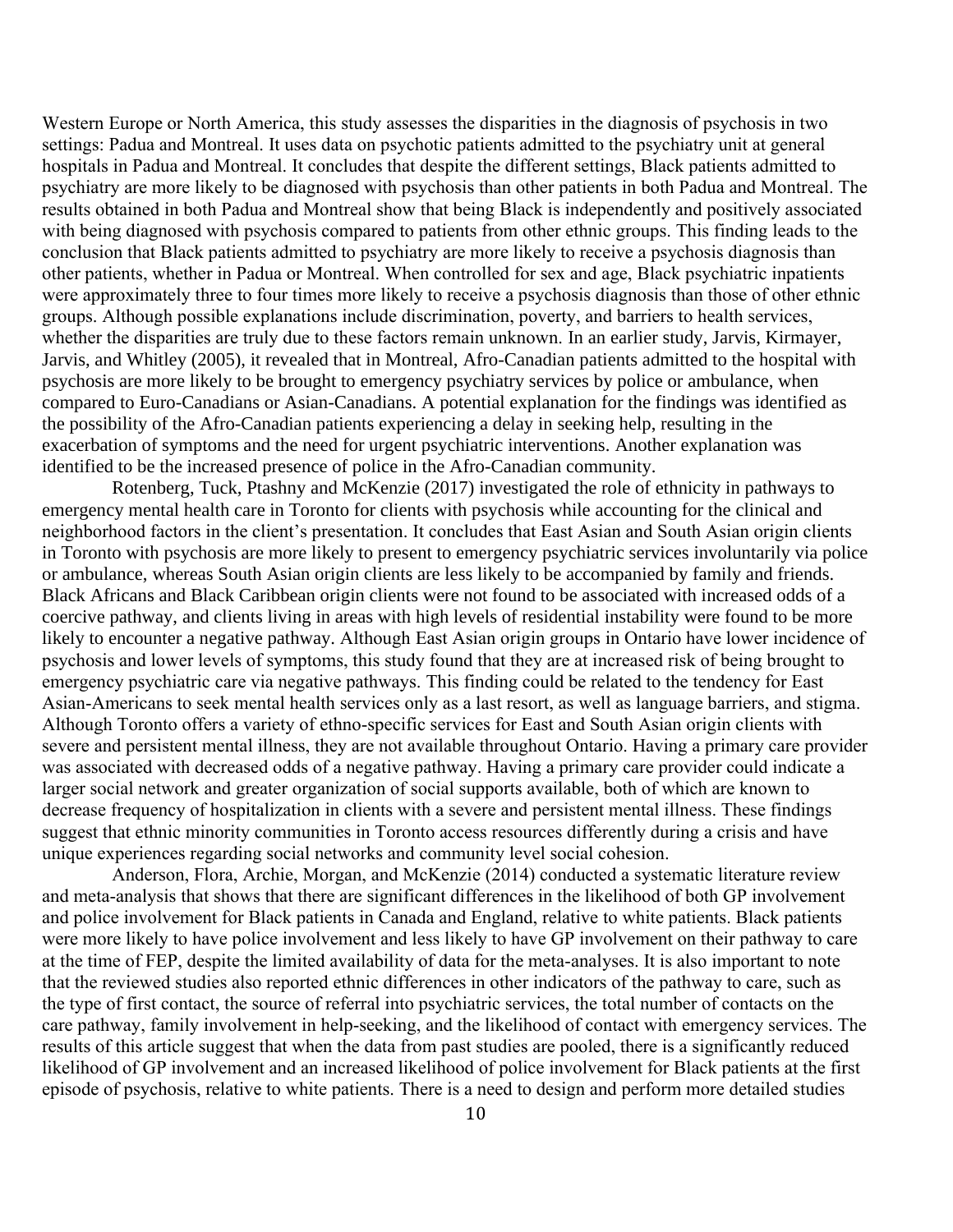on ethnic differences in pathways to care to explain the relative contributions of immigration, culture, and social inequalities.

In a later study by Anderson**,** Flora, Ferrari, Tuck, Archie, Kidd and McKenzie, K. (2015) findings show that the Black-Caribbean group experiences increased likelihood of being referred to Early Intervention Services from an inpatient admission, decreased likelihood of GP involvement on the pathway to care, and least total contacts. The reduced likelihood of GP involvement among Black-Caribbean people could potentially be due to their negative attitudes toward primary care, disparities in access to family physicians, or a greater tendency to delay help seeking to the point where emergency services are needed. In addition, Black-Africans were found to be more likely to make first contact with an emergency department while there were no significant differences found in referral delay, police involvement, or duration of untreated psychosis between the ethnic groups. Of the Black-Africans who had greater odds of first contact with the emergency department, most were first-generation immigrants, suggesting that they could potentially be relying on emergency departments due to lack of knowledge regarding the availability of services. The study articulates that there is evidence to suggest that GPs could play a role in mitigating aversive pathways to care and that they could be a potential aid in reducing disparities in patterns of service use.

#### **Stigma as a Barrier to Help-Seeking**

Taylor and Kuo (2019) found that stigma and double stigma are significant factors influencing help-seeking behaviours for mental illness among African Americans, and that in both the United States and Canada, Black communities hold three main culturally-determined beliefs about mental illness: 1) Black people are not affected by mental illness; 2) Black people must always show strength, regardless of the circumstances; and 3) people who seek help from mental health professionals lack faith in God. Similar to Black Canadians, many African Americans rely on religion and spiritual institutions to address their mental health issues, which is partly attributed to a fear that they will be perceived by others in their community as lacking faith in God or as spiritually weak. Black Nova Scotians also believe that they could be healed of their mental illness through their faith in God.

Stigma and lack of trust in mental health service providers are some of the most common reasons why African American women underutilize mental health services, according to a study conducted by Woods-Giscombe, Robinson, Carthon, Devane-Johnson and Corbie-Smith (2016). Compared to non-Hispanic white Americans, African American women were also more likely to have unmet mental health needs. As has been observed in other studies, these women were more likely to use religion, spirituality, and resilience to deal with mental health issues. The authors determined the extent to which the Superwoman Schema (SWS) influenced the use of mental health services among African American women using five characteristics of SWS. These include a perceived obligation to present an image of strength, perceived obligation to suppress emotions, fortitude to succeed despite limited resources, prioritization of care for others over self-care, and resistance to being vulnerable or depending on others for help. Many of these women equated help-seeking with weakness and shared that they would prefer to suffer with mental health issues than access mental health services if it meant they could maintain an image of strength or cope with the issues by relying on religion and spirituality. Some of the other reasons these women were reluctant to utilize mental health services include cultural expectations that they suppress emotional distress, concerns related to miscommunication between themselves and mental health professionals, and limited access to mental health service providers who were culturally sensitive and compassionate, and who understood the challenges they face and how the SWS concept contributed to those challenges.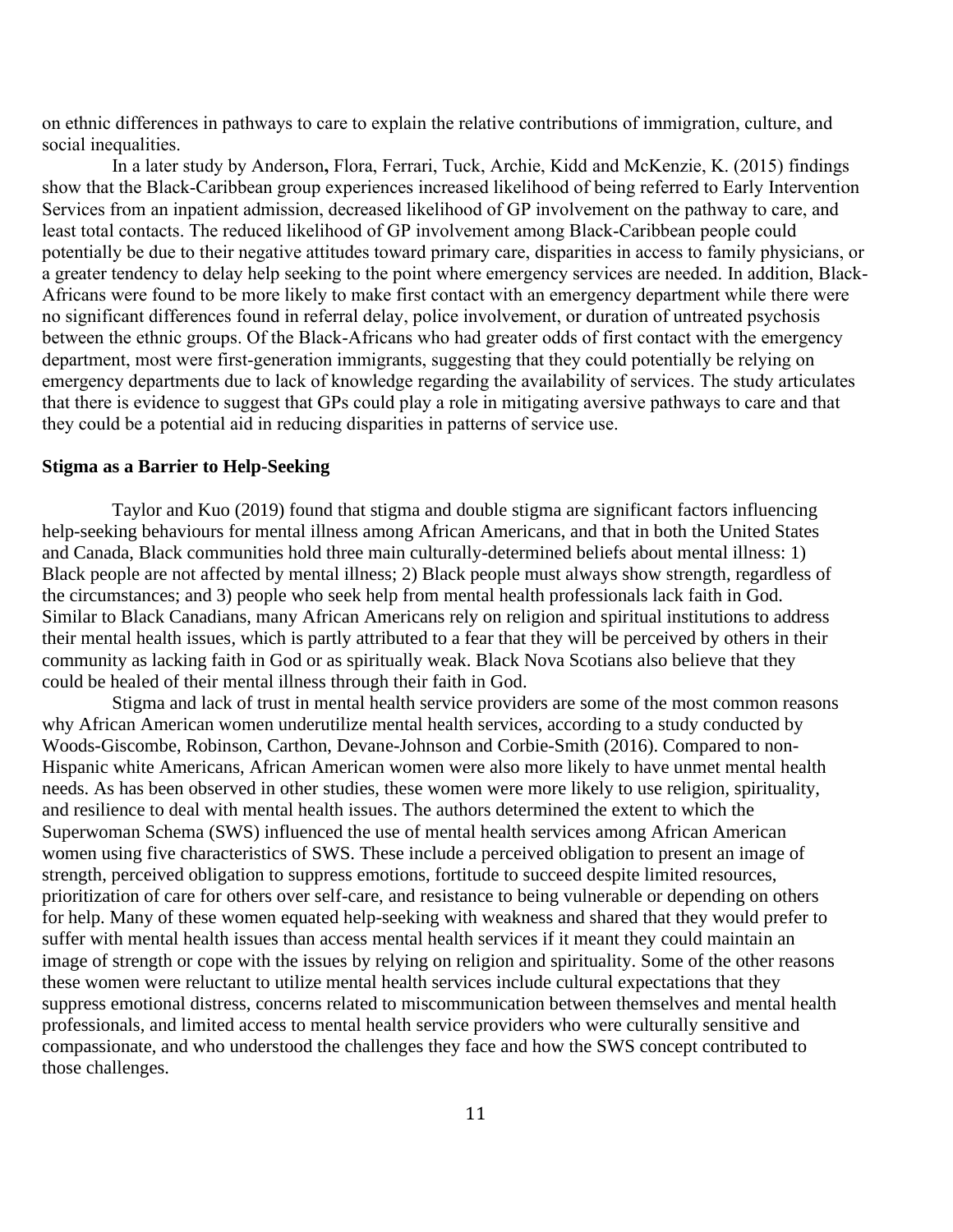Brenick, Romano, Kegler and Eaton (2017) explored the relationship between sexual orientation stigma and race-based stigma among Black women who have sex with women (BWSW), as well as the psychosocial obstacles to engagement in care among these women. They found that BWSW's racial background and sexual orientation resulted in higher rates of stigmatization related to multiple psychosocial barriers, higher levels of mistrust in health care services, and lower rates of engagement in care, including a reduction in physical examination engagement. There was an increase in engagement in physical examinations by health care providers among women who had reported low experiences of racebased stigma, sexual orientation stigma, and race-based distrust in healthcare services.

A study conducted in Toronto by Logie, Lacombe-Duncan, Lee-Foon, Ryan and Ramsay (2016) is one of few studies that address the gap in the Canadian literature on the experiences of African and Caribbean LGBT newcomers and refugees as they relate to the perceived benefits of social support groups in reducing health disparities and its impact on mental health outcomes. In looking at intersecting stigmas experienced by newcomers to Toronto, the researchers found that these individuals not only left behind experiences of oppression, imprisonment, sexual stigma, and the threat of execution in their home countries, but were also at high risk for intersecting stigmas associated with their gender, sexuality, race, class, and immigration status in their new home. These stigmas led to several challenges in addressing the social determinants of health following immigration that resulted in health disparities between them and the general population, including inadequate housing facilities, employment difficulties, lack of social support, disappointment and stress from unmet expectations before relocating to Canada, and postmigration experiences of sexual-orientation-based and race-based discrimination and stigma in Canada.

### **Methodology**

The study outlined in this report used an interpretive, narrative approach (Polkinghorne, 1988, 1995) to collect and analyze the data. This qualitative approach involves data collection methods that enable participants to articulate, define and give meaning to their experiences. Within Polkinghorne's narrative methodology (1988, 1995), humans are recognized as self-interpreting beings and their interpretation of phenomena is embodied in social, cultural and linguistic practices. Polkinghorne observes that narratives are the "primary scheme by means of which human existence is rendered meaningful" (1988: 11). Therefore, narrative inquiry is not a mere retelling or description of an individual's story, but a dynamic process of interpretation that alters and contributes to the meaning of the story. The importance of individual experience to reality is a key characteristic of an interpretive approach to narrative inquiry. Individuals come to know themselves and others through stories and storytelling. Narrative knowing is a type of meaning that draws together events and actions and notes the contributions that they make to a particular outcome (1988). Human experience is organized along a temporal dimension. Attention to the past, present and future is a key feature of narrative inquiry and temporality an essential component of narrative theory.

### **Recruitment & Sample**

Four main categories of participants were recruited for this study: 1) youth in recovery and their caregivers in the Nova Scotia Early Psychosis Program; 2) youth, caregivers, community leaders and service providers in Dartmouth North; 3) youth, caregivers, community leaders and service providers in North Preston, East Preston and Cherry Brook (the Prestons); and 4) youth, caregivers, community leaders and service providers in North End Halifax (Gottingen Street).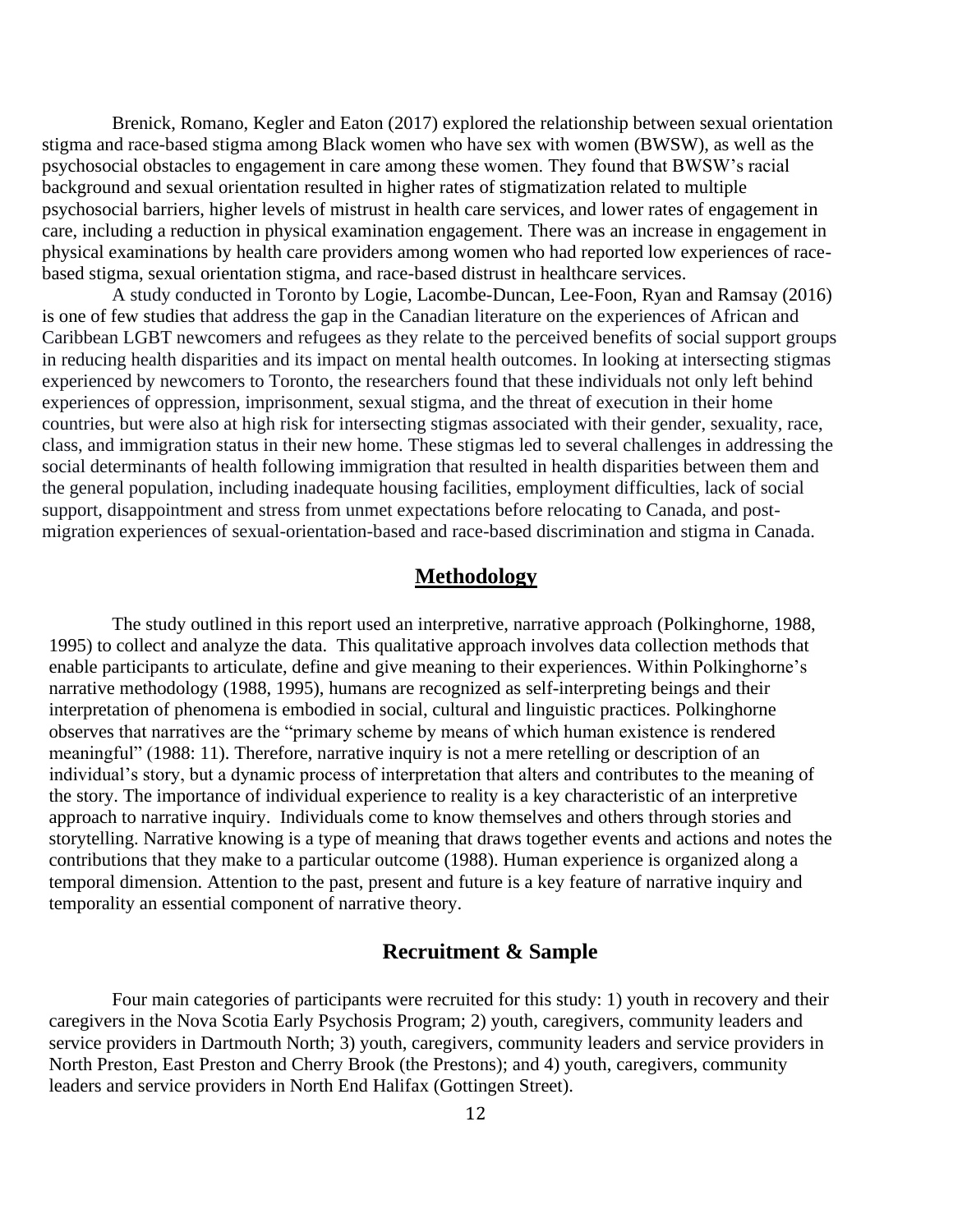Recruitment for this study was conducted in two main ways: 1) the recruitment of youth in recovery and family caregivers at NSEPP occurred through referrals from clinicians who are connected to patients and families. Interested patient and family caregivers were directed to the focus group facilitator. 2) the recruitment of individuals in categories 2, 3 and 4 (mentioned above) was conducted by Black Nova Scotian focus group facilitators that were hired on the project. Each facilitator reached out to these community members to discuss the study and encourage participation. The total sample size for the study is 75 participants. The sample sizes for each participant category are as follows:

#### **Nova Scotia Early Psychosis Program: Total Sample Size: 4**

Youth in recovery: 3 participants (1 female; 2 male). Families (youth in recovery): 1 participant (female).

#### **Dartmouth North: Total Sample Size: 29**

Community leaders (church/community): 8 participants (6 male; 2 female). Service providers: 7 participants (5 female; 2 male) Caregivers: 7 participants (5 female; 2 male) Youth: 7 (6 male; 1 female)

#### **North Preston/East Preston/Cherry Brook: Total Sample Size: 25**

Community leaders (church/community): 8 participants (4 female; 4 male) Service providers: 6 participants (6 female) Caregivers: 4 participants (4 female) Youth: 7 (5 female; 2 male)

#### **North End, Halifax (Gottingen Street): Total Sample Size: 17**

Community leaders (church/community): 6 participants (3 female; 3 male) Service providers: 2 participants (2 female) Caregivers: 5 participants (5 female) Youth: 4 (2 female; 2 male)

Participants for the youth in community focus groups were required to be between 18-30 years of age, which is the most common age range for the onset of psychotic disorders. The mean age of patients of the NSEPP clinic is 23 years. Participants for the youth in recovery, family caregiver, and family in the community were required to be 18 years of age or older and self-identify as African Nova Scotian. Community leaders and health and mental health service providers were required to live in, work or provide services in the African Nova Scotian community.

African Nova Scotian youth in recovery were recruited to share their lived experience with help seeking, their knowledge of the factors which helped or hindered that process, and their perspectives on what information/resources would be helpful for youth. Family caregivers of African Nova Scotian youth in recovery were recruited to share their experiences providing care to youth with psychosis, including any challenges they face. African Nova Scotian youth who may or may not have accessed mental health services were sought out to provide their perspectives on mental illness, help seeking, knowledge of psychosis, as well as their suggestions regarding the preferred format for youth education. Since African Nova Scotian families raising youth in the community often facilitate help seeking, it was important to recruit them to obtain their perspectives on mental illness and psychosis, stigma, help-seeking, level of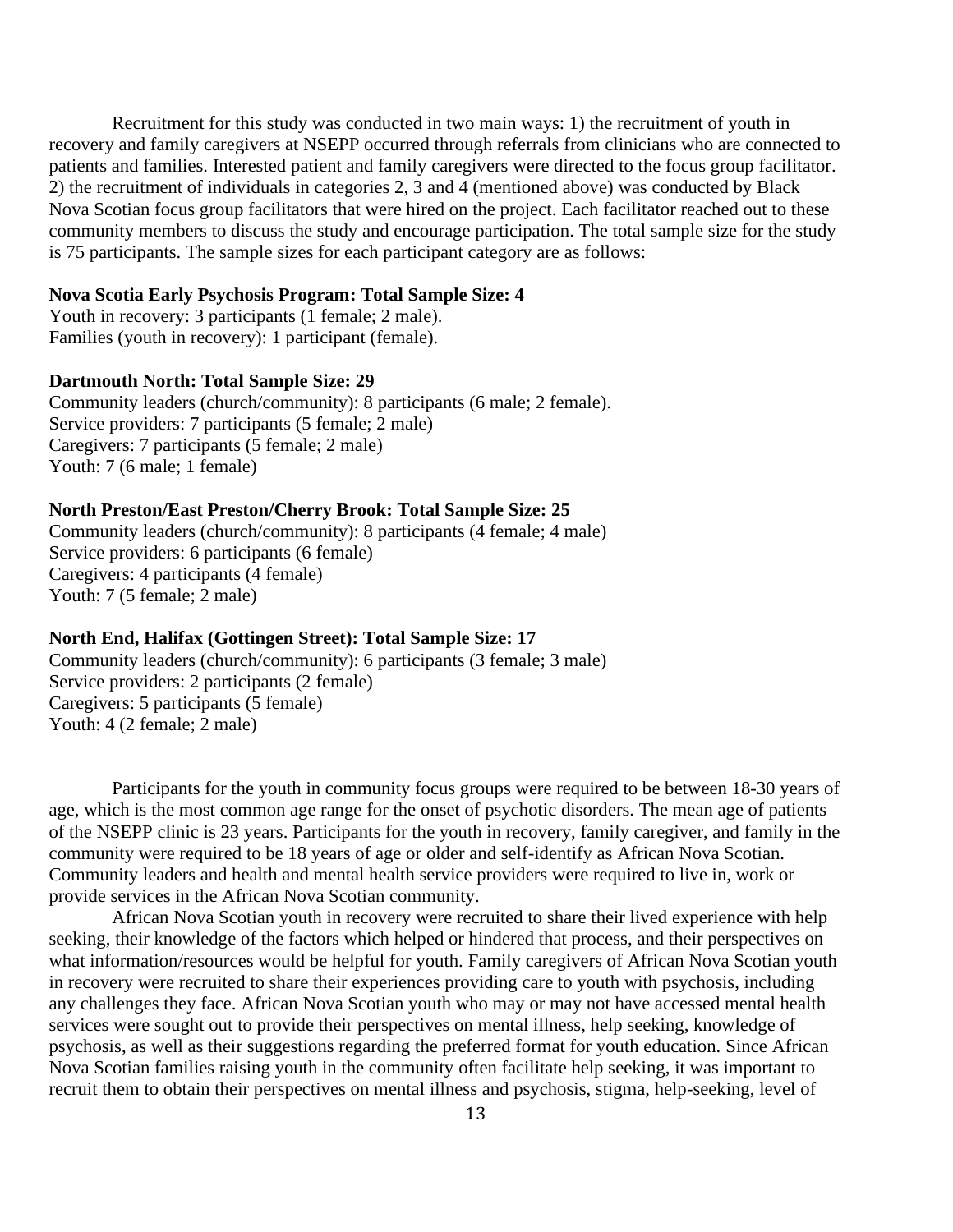knowledge about psychosis, and their knowledge about useful resources for youth. Including community leaders was important as they provide services in the community including spiritual, recreation, education, support, and government services. They also represent organizations/services that are very active in African Nova Scotian communities, and are strongly connected to youth. Finally, health and mental health service providers such as family physicians, nurses, social workers psychologists and other support workers who work and provide services in African Nova Scotian communities were recruited to provide insight into their experiences providing mental health services to youth.

### **Data Collection**

This qualitative study collected data from 14 focus groups, each comprised of a maximum of 8 participants. A semi-structured focus group guide was used to facilitate the discussions, which were audio-taped and transcribed. Focus groups for the youth in recovery and caregivers for youth in recovery took place at the Early Psychosis Program. Focus groups for African Nova Scotian youth, caregivers, community leaders and health providers were conducted in the following three geographic areas in the Halifax Regional Municipality.

- The North End, Halifax
- North Preston, East Preston, and Cherrybrook (The Prestons)
- Dartmouth

### **Data Analysis**

In keeping with the narrative methodology, the process of analysis for this study was guided by Polkinghorne's (1995) theory of narrative emplotment. The analytical process of narrative emplotment involves reading through the transcripts in their entirety to gain a sense of the whole story. The team developed initial narrative themes pertaining to participants' experiences related to the study topic and objectives. These themes, which emerged from the research objectives and focus group guide included: 1) perceptions and beliefs about psychosis and other mental illnesses among African Nova Scotian youth in the HRM; 2) perceptions and beliefs about help-seeking among African Nova Scotian youth in the HRM; 3) barriers, opportunities and facilitators experienced by African Nova Scotian youth in seeking help for mental illness; and 4) preferred content and format of educational resources and other educational activities that should be developed to educate youth, families and communities about early stage psychosis, reduce bariers to help-seeking, reduce stigma, promote self-care and encourage helpseeking around mental illness. Similarities and exceptions in relation to people's experiences of and priorities across the data were subsequently identified. Narrative methodology is inherently inductive by nature (Bryman & Burgess, 1994; Jain & Ogden, 1999). In inductive analysis the patterns, themes and categories of analysis emerge out of the data rather than being imposed upon them prior to data collection and analysis. A theme can be defined as a statement of meaning that runs through all or most of the pertinent data or is one in the minority that carries heavy emotional or factual impact. Themes typically reflect the questions posed during an interview, focus group, or consultation, and reflect the project objectives used to develop the interview, focus group or consultation questions. There are several components to an inductive approach. First, data analysis is determined by both the research objectives (deductive) and interpretations of the raw data (inductive). Second, categories are developed from the raw data into a framework that captures key themes and processes. Finally, the findings emerge from multiple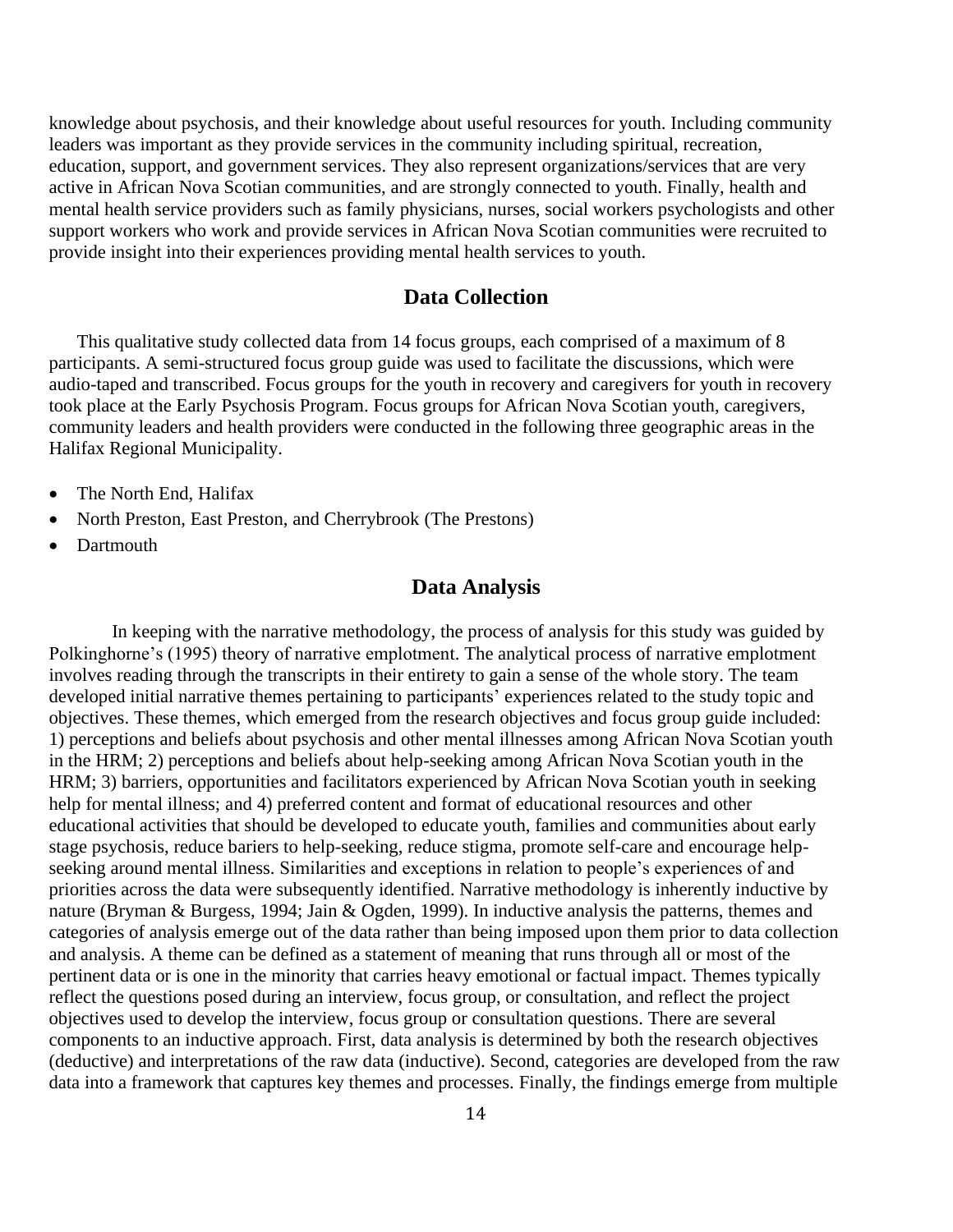interpretations made by participants and from the raw data. These interpretations involve the researcher/ principal investigator making decisions about what is more and less important in the data.

### **Findings**

The findings documented in this section are based on the perspectives of four main participant categories: 1) youth in recovery and their caregivers in the Nova Scotia Early Psychosis Program (referred to as "patients" in this section; 2) youth, caregivers, community leaders, and service providers in Dartmouth North; 3) youth, caregivers, community leaders and service providers in North Preston, East Preston and Cherry Brook (the Prestons); and 4) youth, caregivers, community leaders and service providers in North End, Halifax (Gottingen Street).

The findings are categorized based on the following main issues discussed by the participants: 1) perceptions and beliefs about psychosis and other mental illnesses experienced by African Nova Scotian youth in the HRM; 2) perceptions and beliefs about help-seeking among these youth; 3) barriers, opportunities, and facilitators experienced by African Nova Scotian youth in seeking help for mental illness; and 4) the preferred content and format of educational resources and other educational activities to educate youth, families and communities about early stage psychosis.

### **Perceptions & Beliefs about Psychosis & Other Mental Illnesses Among African Nova Scotian Youth in the HRM**

Participants discussed their perceptions and beliefs about psychosis and other mental illnesses, as well as how these perceptions and beliefs have been shaped by their community, their families and their education.

#### *Youth*

When asked about their perceptions and beliefs about psychosis and other mental illnesses, youth shared that there was considerable stigma around mental illness in their community, including labelling individuals with mental illness as "crazy" and weak. Mental illness was observed to be a topic that was avoided in the African Nova Scotian community. Youth also reported a general lack of knowledge and understanding in the community about mental illness, as well as denial of the existence of mental illness. A youth from Dartmouth observed that for these reasons, mental illness is not taken seriously:

A lot of people are just like if you've got mental health, they'll say there ain't nothing wrong with you, everybody got problems. But they don't know certain people take situations differently, right? Certain people can handle like trauma and stuff. When a couple of your friends pass away and stuff, you know what I mean? That should stress you out. Some people will just say, "oh, it happens". But other people, it's harder for them to get through it, right? People don't understand, you know, especially in difficult situations.

A youth from the Prestons shared that people with mental illness are perceived as crazy:

Well, not like trying to be rude or anything, but you are seen as crazy. I think that's why there's so much stigma around it though. It's because people think like mental illness means you're crazy.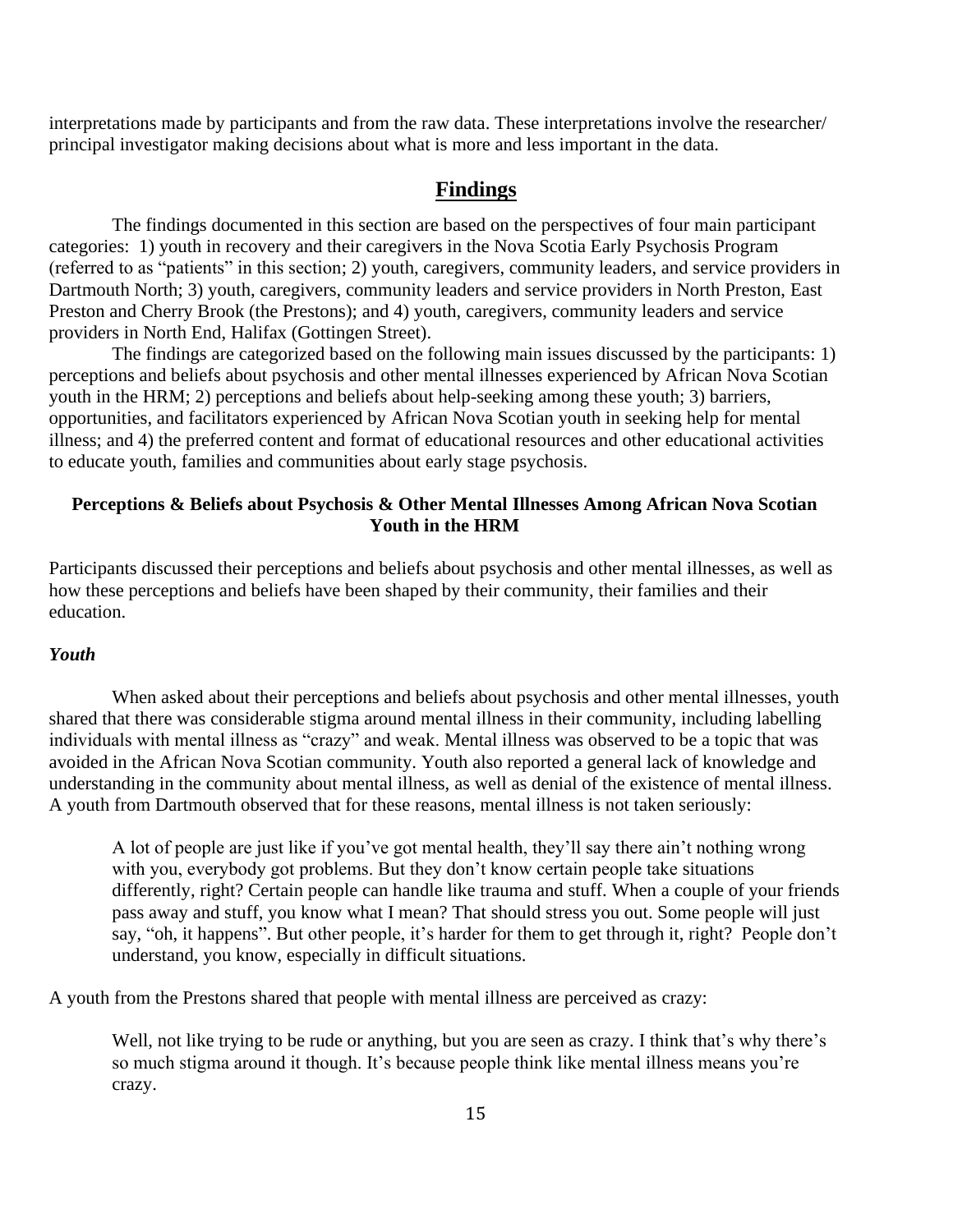When asked about perceptions of mental illness in the African Nova Scotian community, a North End youth also stated that there is considerable stigma around mental illness in the community:

I think our perspectives about mental illness is there's something wrong with that person. They're looked upon differently. They're weak, cast out, and maybe just pre-judged because of the situation that they're in and what it looks like to be someone unstable at hand. But we might not know the prior history of their life. And they could have been, you know, somewhat great before mental illness got a hold of them. So, I think the looking down upon it and the shame of it, being ashamed of having it, and looking down on it like it's a shame, and I think the casting people away is the biggest part. Because it gets darker for them when you do that. So, I think that's one of the biggest problems we have in the community, is just writing people off that have it.

### *Patients*

According to patients living with psychosis, there is a tendency for African Nova Scotians to view mental illness as a weakness or even a myth. The lack of knowledge and acceptance of psychosis and other mental disorders was also mentioned. One patient discussed stigma and perceptions of mental illness as a weakness:

Well, I think there's kind of a stigma about it. There's a... I guess you're kind of seen as like you having some sort of weakness or seen as a weakness in our community.

Another participant stated that there is a belief in the African Nova Scotian community that mental illness does not affect the Black community:

It's a white people thing.

Another patient echoed similar sentiments:

I think it's just more like we don't have it. As a Black community, Black people don't have mental illness. We do. But it's just that we don't have it, type thing. This is not who we are.

The idea of lack of acceptance and/or lack of acknowledging mental illness was seen as a problem by another participant:

I think there could be a lack of acceptance, too. A lot of times I find that not just our communities but all other communities, that thinking that something may be off with your mental well-being can be something tough to accept.

Lack of knowledge about mental illness was also noted by another patient:

I don't know too much about it. I only know that there's different types of psychosis, like schizophrenia and stuff. But I don't know too much about it.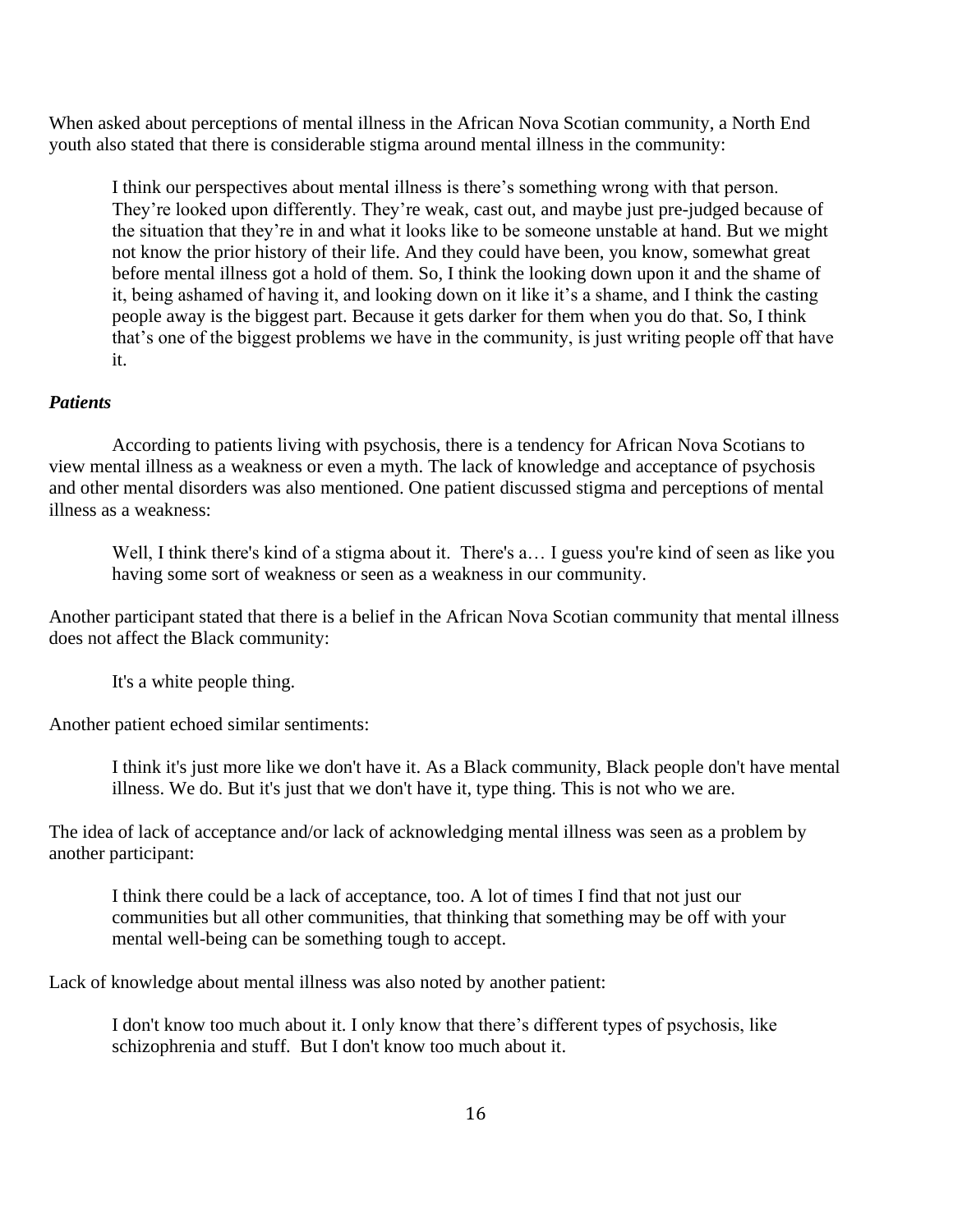### *Caregivers*

When asked about their perceptions and beliefs about psychosis and other mental illnesses, families also described a high level of stigma associated with mental illness. Mental illness was described as an overlooked issue, "taboo", and an issue that was not talked about in the African Nova Scotian community. Negative labelling of individuals with mental illness as "crazy" and "weirdos" was reported to be common. In addition, family participants reported that a general lack of knowledge and understanding contributed to negative perceptions, lack of acceptance and denial of mental illness. Family members in Dartmouth reported that mental illness was a taboo topic. One participant observed:

We don't like to talk about it in the Black community. It's a taboo. That if you say that you have any type of mental illness like you're crazy. That's what everyone wants to say when you say you have mental health issues.

The lack of knowledge and understanding about mental illness among youth and parents, as well as the absence of education in the schools or conversations in the home about the topic was discussed by another family member in Dartmouth:

Well, I would say for my son, he would think of that person as being crazy. But that's because he doesn't know anything…no more than myself. I'm not saying that I know any more than he does. But if a young friend of his is acting different, he's not looking at that as a mental illness. You know, they have different names and things that they say about kids that are different, you know… I don't think that they realize that it's a mental illness because they haven't been informed about mental illness. Like we don't really talk about mental illness in my home. You know, it wasn't something that I was taught, that I talked about, but not, you know, the names and stuff that they have today for mental illness. So, I don't think that my son would even know or to be able to identify a mental illness.

A family member from North End, Halifax with an open view of mental illness also emphasized the existence of stigma and denial in the community:

I personally view it as a part of the human body that's troubled. The same as if you have a disease with the kidneys or the heart or the… The brain is a part of the body. It's a brain. It's an imbalance. It's a chemical. It's a disease. And some of them are treatable, some of them are manageable, some of them are out of control only when they're not treated. So, personally it's something that affects the body that hopefully always will be treated and then acknowledged. The stigma of mental health is what I find that the African Nova Scotian community doesn't acknowledge. Like they basically don't accept the fact that there's mental illness in our community. They will say, "Well, they're crazy or they're cuckoo or they're…well, you know they've got problems," or whatever. Rather than looking at it as a part of, "Oh, that person needs a little help."

#### *Community Leaders*

A community leader in the Prestons observed that there is still stigma and shame around mental illness in African Nova Scotian families, although that stigma has lessened over the years: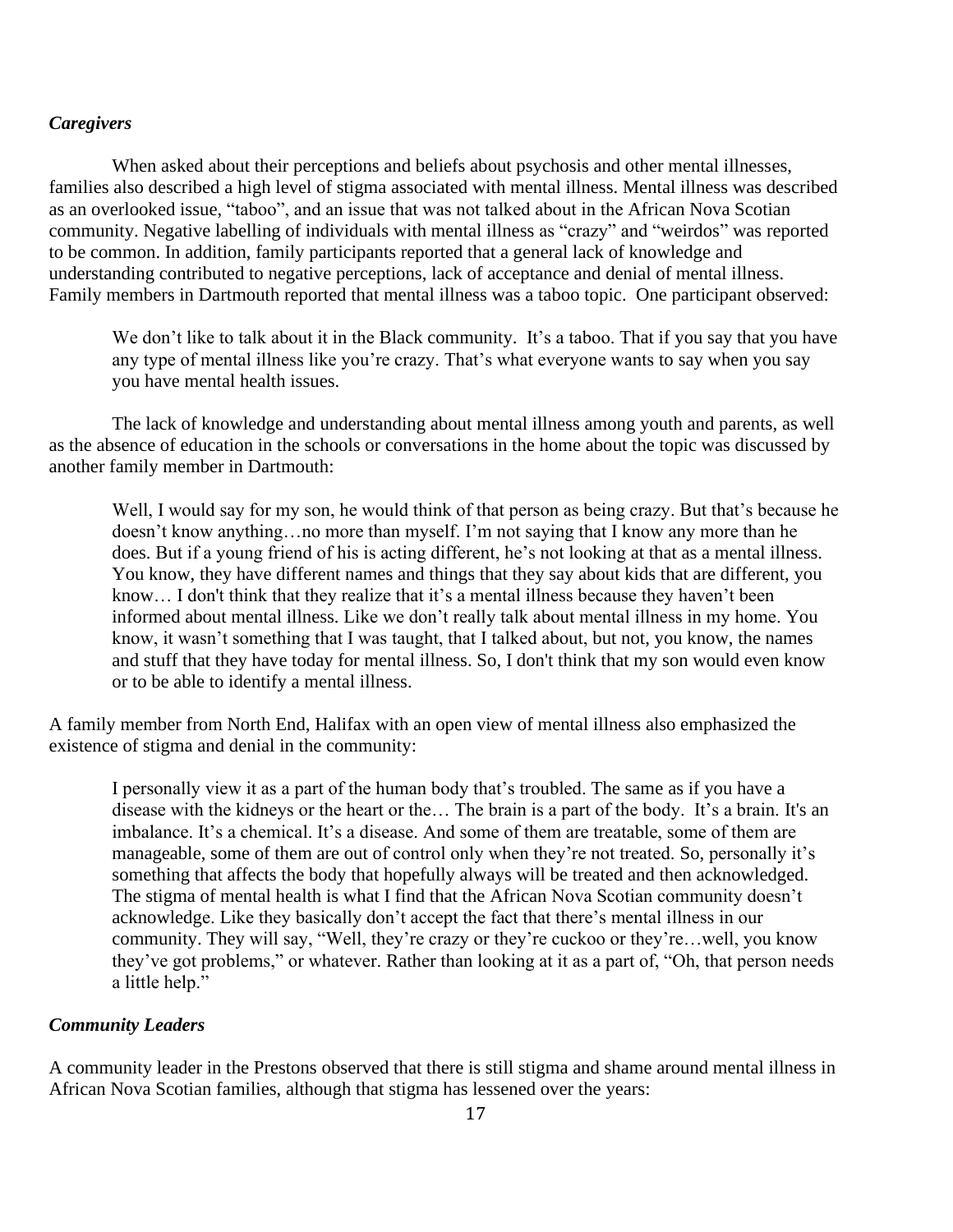We have developed these principles and protocols and procedures as it pertains to Eurocentric views. But we're going to apply it to you and expect you to conform with this, and so on. So, that's flawed big time. So, there is a stigma. I think there's less of a stigma than it was years ago. I think there are African Nova Scotians now that are seeking help and seeking a better understanding in and by themselves. Yet, there is the stigma in the sense of our families because it's like, "Oh, I don't want everyone to know this is my son Johnny. It's like I failed somewhere because my son Johnny has this issue," or whatever, and so on. So, we have sort of, based on protection, a false sense of pride, if you will, in trying to keep Johnny out of the big picture and the embarrassment that might be associated with it that comes back and falls in our lap, and so on. And I think that's part and parcel of the stigma.

A North End community leader noted that while the stigma around mental illness in the community has decreased due to increased media attention, it is still difficult for Black men to admit they are struggling with mental health issues:

I'm still not saying it's like fully, you know, overlooked now or you get a label or anything, you know. But once upon a time, it was looked upon like, you know, in a negative way. And like you said, that's why a lot of them kept them in house, kept them in… or you know, they didn't even really get out and function when things were going on. Today, I think because there's so much media attention around it, I don't know if they really look at it as a stigma. But again, like I said earlier, especially in the Black male population, "No, man, I'm good. I'm good." Even though you have some issues, "I'm good, bro." Because that's the way we were taught – Black men to be strong.

Another North End leader spoke about the lack of understanding about mental illness in the community and how it presents itself in terms of symptoms:

I think in the community or even just thinking about young people that I work with, I don't even know whether they would be able to identify what mental illness is. And so, I think that there's often a thought of something's different about that person or the way that we talk about people is different. You know, so they can be a bunch of behavioural things. Like people might be acting out but they won't necessarily say that it's because that person may have a mental illness. So, I think that it's kind of like there's a lot of different behaviours that we observe in young people in our community, even within ourselves sometimes, that we don't really know if it could be a mental illness or not. So, I think there's still like a lot of uncertainty around what is mental illness and what does it look like in my child even or in myself. Is it depression? You know? So, I think that there's like a lot of maybe illiteracy…that we don't really have a whole lot of literacy to talk about our mental illness. Which then makes it hard for us to identify it or to point it out when we do see it. But then I think that at lot of times it starts with maybe ADHD. You know, like some of those diagnoses and all that kind of stuff. Yeah, I think diagnosis is actually really important – to have more people being able to kind of know what mental health is and mental wellness. And just I think the language is sometimes off for us too in our community. So, we don't really have the language sometimes to speak about it.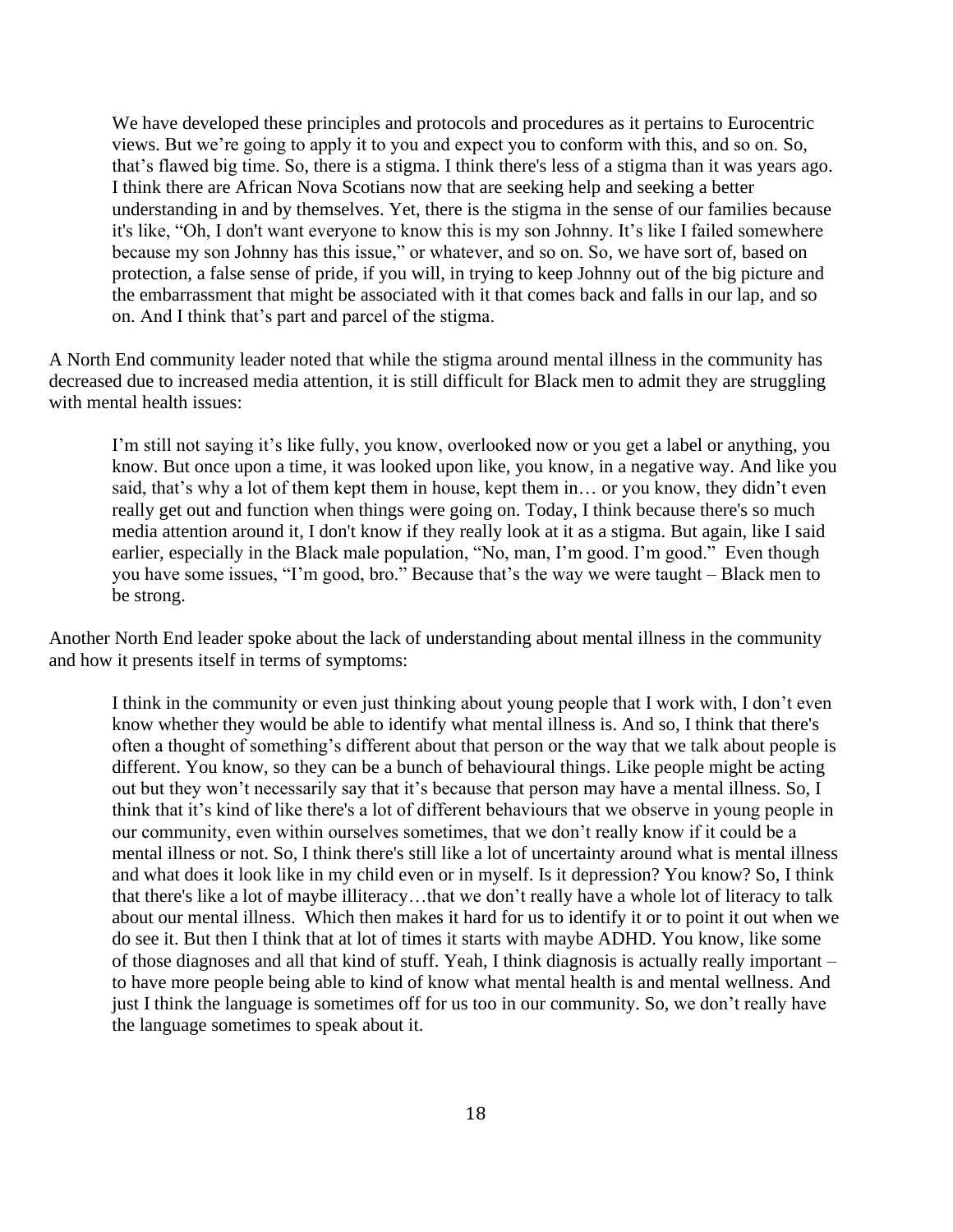While there is stigma around mental illness among African Nova Scotian youth, they are becoming increasingly exposed to mental illness and acquiring the language to articulate it, according to another Dartmouth leader:

I do think that in general and specifically with Black youth in that demographic, like there's much more exposure to kind of the spectrum of mental illness in the research and trying to eliminate the stigma. So, I think like even just language. Like you know, youth would have more sense of even just the language and what it is. So, I think generally that's a good thing. But, will they internalize it and actually get help and actually talk about it? I still think there's a lot of work to do. And even in terms of the study, there's not a lot of even healthy safe outlets specifically for a Black person's experience of how to process that, including even in the systems. That's one thing, you want to create exposure and you want to create means of dealing with the issue. But then you don't have the services to help deal with the issue. Black students or black youth are the ones that are going to be the most underserved when those issues arise.

### *Service Providers*

A service provided was doubtful that youth are able to recognize their own symptoms of mental illness:

So, from my experience and personally in working with people in the community, I would say that youth particularly aren't able necessarily to identify when they're experiencing symptoms related to a mental illness. It's often seen as taboo to talk about mental illness and mental health. So, I feel that it's not really talked about. Which means we don't really necessarily acknowledge when something doesn't feel the same as it's always felt. Or how it's always felt has not been healthy, we don't even recognize that.

Further to this point, another service provider in the North End added:

Historically in the African Nova Scotian community that I'm from, in my area mental health has been regarded as something to be kept quiet, you don't talk about that, that's Mrs. so and so or cousin so and so. One terminology that one of the elders in our community used for someone that was having mental health struggles, "Oh, their brains are a little addled." And that was a term that was used. We're already a Black community, but people are further marginalized because they're struggling with a mental health issue.

A service provider in Cherry Brook voiced similar concerns:

There's so much stigma around mental illness. I know personally in my very large family, like my father and his brothers and all that, that there have been…they call them special, and then they just kind of ignore their behaviour. And so that just becomes the norm where they don't actually actively address the behaviours that they're seeing.

In summary, as the conversations we held with the participant indicate, negative perceptions about mentally ill people as crazy or weak, discomfort around discussing mental illness, lack of education about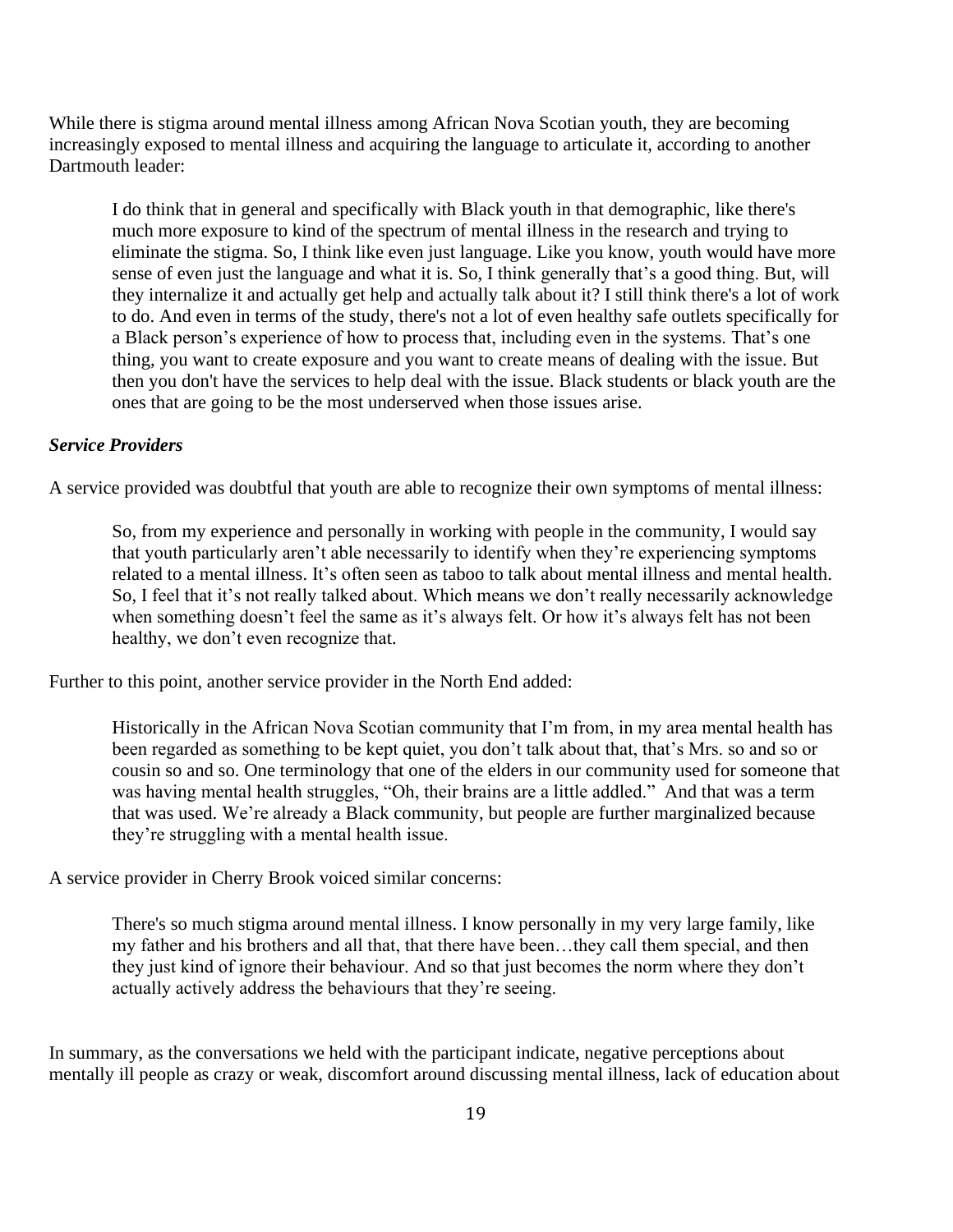mental illness, as well as a lack of literacy in discussing mental illness are all prevalent in the African Nova Scotian community and in families and, consequently, influence the extent to which African Nova Scotian youth seek help for mental health problems – an issue we will turn to in the next section.

#### **Perceptions & Beliefs About Help-Seeking Among African Nova Scotian Youth in the HRM**

Participants also discussed the beliefs that African Nova Scotian youth and the broader African Nova Scotian community hold about seeking help for and coping with mental illness.

#### *Youth*

A North End youth emphasized the need for more information on where to get help and an environment that is open, accepting and encouraging of help seeking:

Like if you think that you might be having a mentally rough time, a lot of youth and people in our community have trouble with saying the words "I need help because I'm mentally in a crisis". We're used to calling on other people for the physical sickness and helping with things like that. But, when it comes to our mental health or our feelings, we're not always so quick to jump up and say "my feelings are hurt" or "I'm in an unhappy space right now, my mental health is not where it should be". To just be able to acknowledge that. Not within your own head but somebody to go to that would take it seriously and would say, "Well, you should look into the first steps of getting help." There needs to be more, I don't know, more information on it. Because even to want to get help sometimes, you get scared of even who to talk to. So, there needs to be more information so people are comfortable with it that want to get help.

#### *Patients*

The stigma around seeking help and where one receives help for mental illness was discussed by a patient:

Yeah, there is definitely a stigma there. I've definitely heard that growing up as a child. Like, "Oh, he or she should go to the Abbie Lane."

Another patient echoed these sentiments regarding the stigma and the type of language used in the community:

Or if you've been there (to the Abbie Lane) "You went crazy. That person went crazy. It's a bad thing to go there." And it's not.

#### *Caregivers*

A North End family member shared that mental illness is a neglected issues and attributed this to the lack of access to a safe place where people feel comfortable communicating their needs. Also mentioned was a cultural upbringing that emphasized self-reliance and strength: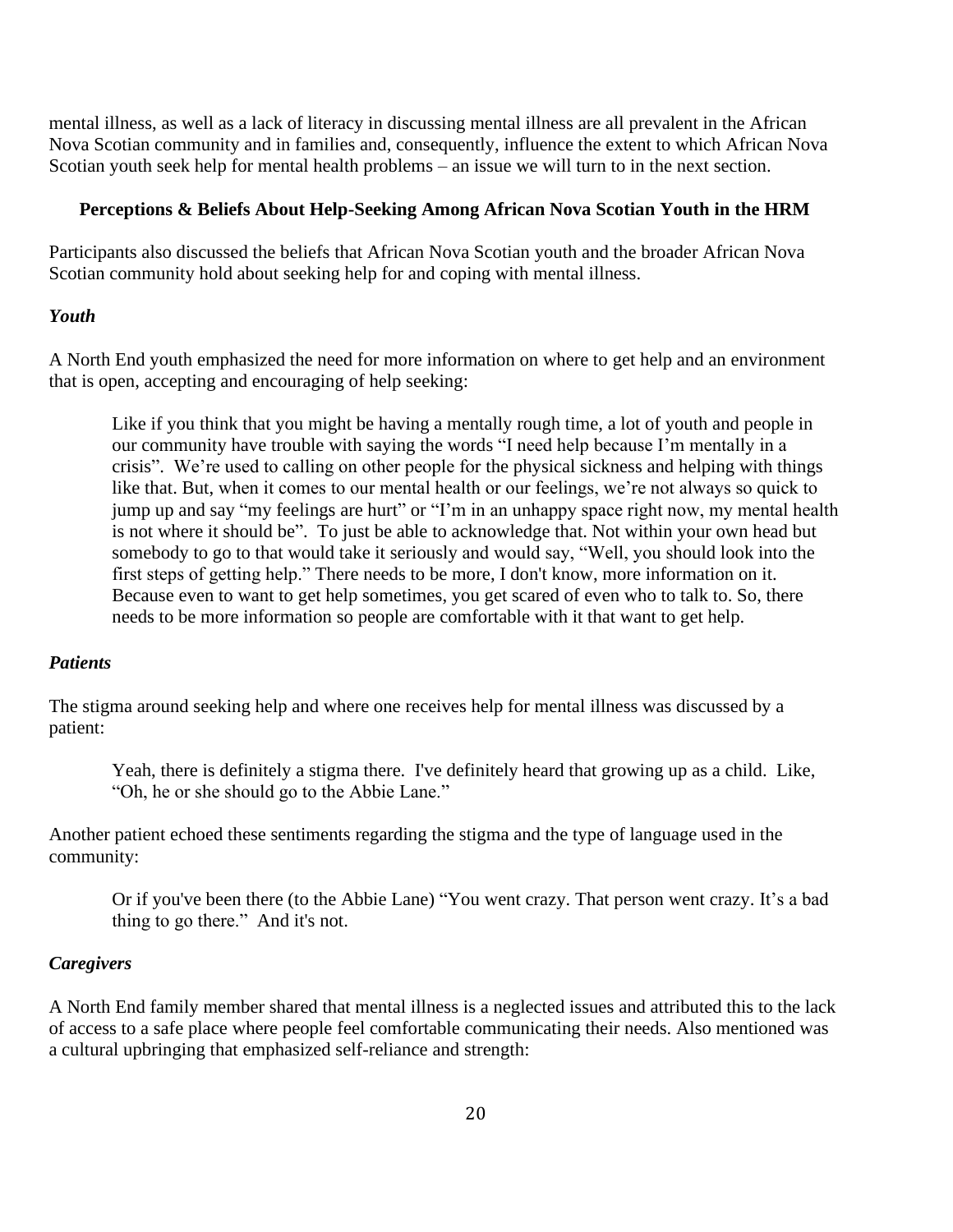I think it's something that's very common in our community but neglected. Probably because one of the main reasons is we don't have anywhere to go where we can be comfortable expressing that we have something wrong with us because we've been trained to be strong and to always stand and never buckle no matter what the situation is. So, there hasn't been a safe place created for us.

Another North End caregiver shared similar concerns about a reluctance to seek help for mental illness among African Nova Scotian youth due to the lack of safe and supportive places where they can go to address their concerns:

A safe place. Or having people or an environment that you can relate to as well. Instead of if you enter a place that you hope will help you, and they don't recognize your needs culturally or they don't identify with you, they don't identify with what you might be sharing with them because culturally most… I mean, you know, we have our culture, and we bring that with us because that's who we are. But, often people who are trying to treat that don't understand what you could be experiencing or going through. They can't relate, which is very problematic. And if you have somebody who doesn't relate to you or understand you, it's like "what am I doing here?". And that's what has happened, I find, as well. People just say, "I can't be bothered because they're not helping me.

Mental health concerns are often dismissed and help seeking avoided out of a fear of police involvement, according to another North End participant:

You know, some people say, "There ain't nothing wrong with you." Because we wouldn't want to be saying our sons are crazy because you know what the police are going to do to them, right? So, there is a stigma. And there's some reason behind it. We're not saying that it's always right and that it's always been good for us. But, realistically that's what we had to do to remain safe. And still, there are no safe places where we can go.

#### *Community Leaders*

According to a community leader in the Prestons, self-medication in the form of substance use is often the approach African Nova Scotian youth use to cope with mental illness:

And you know, another thing that I've noticed in my experience, they self-medicate. They smoke more, and they drink more. And then they smoke more, and then they drink more. And any other drug that's coming around that might make them feel good, they'll take it. Once the money's gone and then whatever, you know… it's such a viscous cycle.

The church, as well as the sole reliance on religion and spirituality have been impediments to helpseeking in the African Nova Scotian community, as a community leader in the Prestons observed:

The church is a part of the problem too. One of the reasons that people don't access….The church is a part of the problem because the church quite often is more apt to say, "Just praise Jesus and you'll be okay." So, you don't access anything else that might be available to you because this minister that you think can walk on water tells you this. And, therefore you don't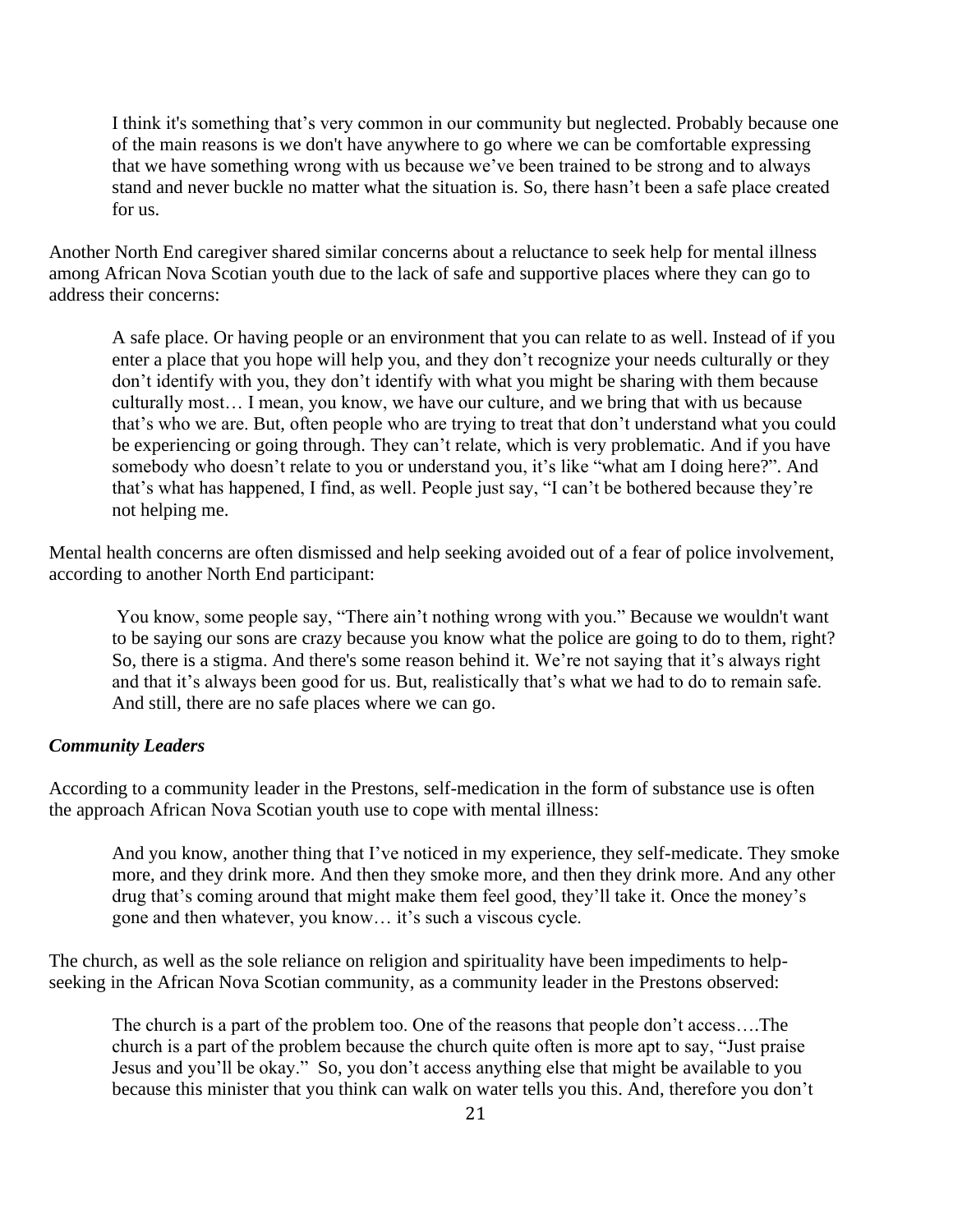reach out beyond because he just wants you to get down on one knee or two knees or whatever it is and say "Jesus, please take this away from me." And then poof, oh, you're better now.

A North End leader noted that it is important to not pathologize normal everyday challenges community members experience:

We have I think as a society a tendency to over... just pathologize everything. And so, you know, the normal anxiety that we would feel in terms of, you know, having to do a presentation in front of a group of people, or go apply for a bank loan, or those kinds of things that are just a part of our everyday experience then becomes something medicalized. And so when there actually is a situation, we don't necessarily have the words to explain it or define it, or for even others to be able to pick up on it.

### *Service Providers*

Relying on a religious/moral framework was preferred in the community rather than seeking help from mental health services, according to a service provider:

Like I would hear a lot of like, "No, they just need Jesus. Like that's what it is." And it's almost seen as like not even an acknowledgement of people living with mental health but it's more like, "oh, like they're just experiencing this, or they have done something, they're bad apples".

Another service provider observed that while young people are more willing to discuss mental illness, they are often not knowledgeable about the appropriate treatments they should seek out:

Yeah, it's kind of just everyone's more open to talking about it in the younger generations, but I don't know if they know enough to seek the right treatment or ask the right questions. And some providers are not taking the time to ask those questions.

Youth are more likely to seek help from peers, especially through text, according to another service provider:

Because if they're not willing to go talk to somebody in person, they may be willing to make a phone call but maybe not. Because there are some youth that don't have those skills to just pick up the phone and have a conversation with an adult. So maybe it's a youth-run hotline that they could text.

In summary, participants observed that perceptions about mental illness among African Nova Scotian youth and African Nova Scotians, in general, shape their beliefs about the most effective ways to seek help or to cope with mental illness. These include attending church, spirituality and prayer, reaching out to friends, self-medication in the form of substance dependence and, in some cases, seeking help from a mental heath professional. The participants also noted, however, that there is considerable stigma around seeking help, a lack of information about where to seek help, and a dismissiveness by family members about experiences that youth have with mental illness. These factors also influence how and the extent to which African Nova Scotian seek help to address mental illness.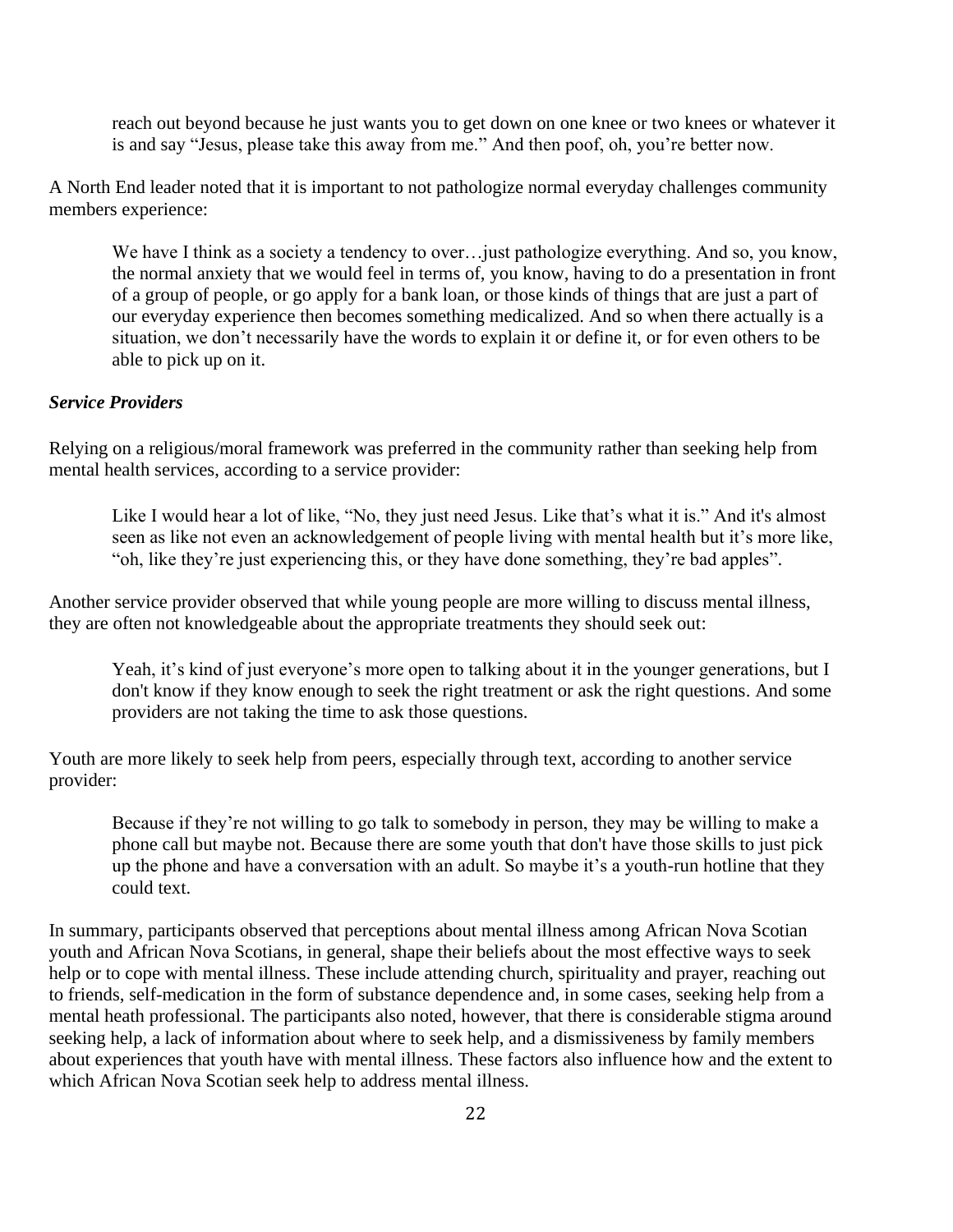### **Barriers, Opportunities & Facilitators Experienced by African Nova Scotian Youth in Seeking Help for Mental Illness**

Participants identified the following barriers to help-seeking among African Nova Scotian youth: 1) lack of access to Black service providers; 2) lack of financial resources; 3) lack of knowledge and understanding of mental illness; 4) and a cultural emphasis on personal strength and self-reliance. Reference was also made to the lack of comfort with and trust in the health system and health providers, as well as long wait times to obtain an appointment with a mental health provider.

### *Youth*

The lack of Black mental health professionals presents a barrier to help seeking according to a Dartmouth youth:

It can be lack of representation. Like not enough Black people are in these fields. They might feel threatened to go and speak their feelings to a white person compared to an African Canadian, you know?

Lack of financial resources to cover the cost of medications required for treatment of mental illness was also raised as a barrier to help seeking:

The socioeconomic status. You know, because if they do give you medication, it could be outside the price range you can afford. Do you have a job, do you have benefits and stuff like that to help pay for it?

Partnerships with existing African Nova Scotian groups and organizations in the community that can provide information and hold workshops is as an effective way to communicate information to youth, as a Dartmouth youth observed:

Whether it's workshops, whether it's, you know, just having the information. But utilizing community centres that are already in communities. You know, utilizing things that are already out there that are reaching youth to kind of be able to push information, to be able to get more information, to be able to be a resource that people can go to. That says, "hey, you can go, you know, these are people that look like you that might be able to help you". Because that is a big thing for some people. They want to go to somebody that looks like them. And they might not know how to find that person.

Another Dartmouth youth also suggested that a list of Black health professionals be made available:

We've got a directory of Black businesses…why don't we have a directory of Black healthcare professionals? You know, if that's where you choose to go, then you have some place where you know that you don't have to explain your life before you can explain your problem. And you don't have to explain, you know, certain situations, how they made you feel because that person already knows. Because I think we spend so much time if you're going to a healthcare professional trying to explain why you feel that way.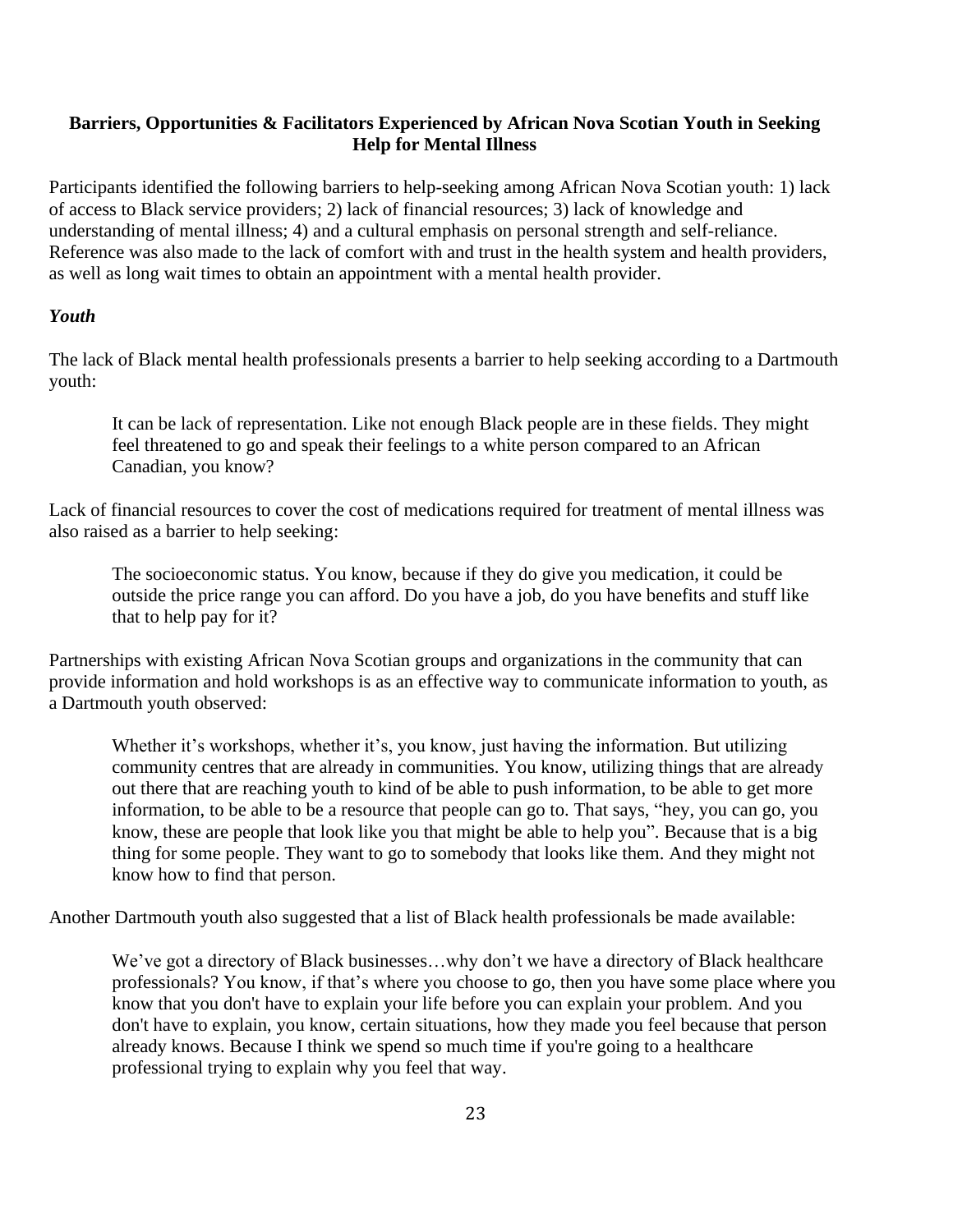A North End participant noted that another barrier to help-seeking are the challenges youth experience making their parents aware of their mental health struggles – many of who dismiss their concerns:

Yeah, just getting through to their parents. Because most parents are just like, "Oh, you're just stressed". They don't treat it how you treat a physical illness. You go to the doctor right away if you broke your leg. They kind of just push it back and just think it's like a phase or something, or you're stressed.

#### *Patients*

The under-representation of non-White or racialized mental health professionals was also mentioned by a patient as a barrier to help-seeking:

I would say something that I noticed right away when I started at the Early Psychosis program was there was lack of visible minorities or people that looked like me. This is a suggestion. It's definitely not going to solve it. But I think if there were ads with visible minorities. Where maybe somebody's struggling and they see an ad where somebody looks like them, maybe that could help them connect to the resources that are available.

Medication access and coverage was also identified as a major barrier by a patient:

There's a lot of people that don't have coverage or medical insurance to be able to afford some medication. So, I think that is a barrier that needs to be tackled.

Another practical barrier that was identified was transportation limitations:

I would say that a concern would be transportation. Say, I don't know, if someone lived off of…didn't live on a bus route or wasn't old enough to drive themselves and didn't have a way there. You could provide bus tickets for the way home for people who need them.

#### *Caregivers*

A North End caregiver observed that there was a lack of access to Black service providers within the community with whom youth feel safe and comfortable to share their mental health concerns:

African-Nova Scotian communities need to have those people and those resources on site right there. Our people are not comfortable with going. They're not used to it. And it takes us a while to understand that you mean I can really go in there and seek the help that I need, that I'll feel safe, I'll feel comfortable, I'll get the help that I need, somebody will understand what I'm talking about. You know, you can't overestimate how important it is that those people look like me, they resemble me, and they come from my community.

Another barrier to help seeking discussed by a family member was the cultural expectation to be strong and to not share family problems with others: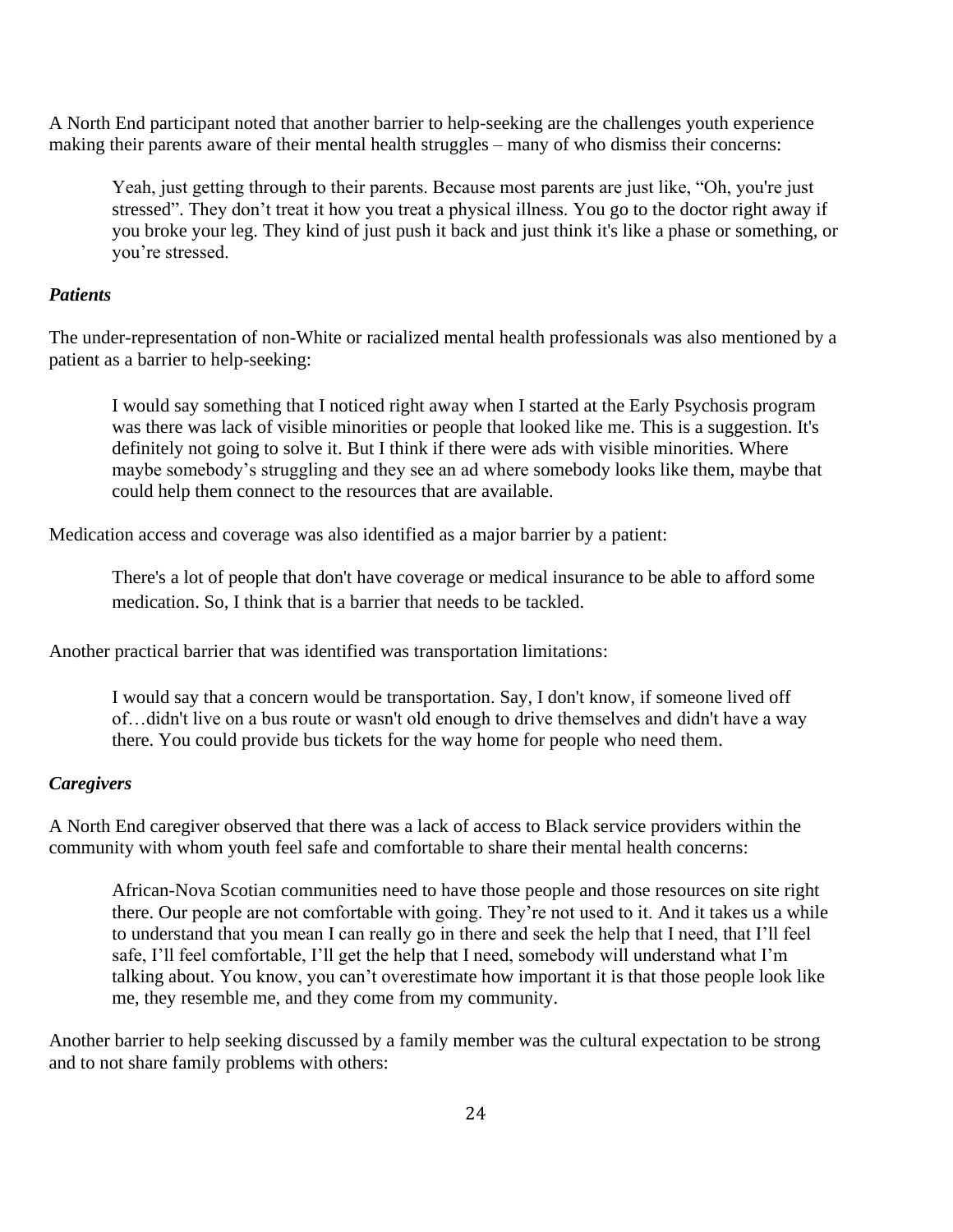And we think that we have to be that strong because we are taught as a community and as families that what goes on in this house stays in this house. And I know that I've heard different speakers over the years tell us where that comes from. The protectiveness of us, of our ancestors. It was a protectiveness of us, right? We weren't supposed to tell anybody. "Don't you tell nothing. You don't let mister know anything about what's going on". So, everything was kept right here.

A family member voiced concerns about her own lack of understanding about mental illness and psychosis and stated that parents need education and support to help them recognize when their family member may be experiencing mental health concerns or should be referred for help:

Or better yet, come in my community and equip me with the information and build me up as a parent and support me with that information so I can have those conversations with my children. Equip me with that information. You know what I mean? Then I don't have to always look for somebody on the outside because I'm well-prepared and educated and confident enough to share and sit down and have those conversations without shame.

#### *Community Leaders*

Experiences of being dismissed by hospitals and mental health professionals who question the reality of mental illness experienced by a loved one is a challenge to help-seeking among African Nova Scotian youth, according to a community leader in the Prestons:

You know it's a problem. You know because you've been dismissed by the hospitals. They're living with this reoccurrence over and over and over again. They're just living with it until another episode where the individual can't take it, and you take them back, and then they're sent home. And then it just starts all over again. That's it, you're just living with it. It's very stressful because you've got to live with it. And you can't do no more than that because you're not a mental health professional. You can't prescribe drugs. You know your family member is ill. But they (mental health professional) don't believe you. And they don't believe the person who is having the episode is actually having an episode. "They're on drugs. Tell them to stop doing drugs.". They're this, they're that, they're trying to escape their own undoing, escape justice, or whatever excuse they come out with. It's a justification for not helping your family member.

While there are several community initiatives that are providing young people with a safe space to share the challenges they are experiencing, the public school system has not done enough in this area, according to a North End community leader:

I've been definitely a part of a lot of different…I guess we'll just call them generally like safe spaces. And so lots of institutions and agencies are really trying to make their space safe, and having lots of events that are really focused on young people having a chance to just kind of come and be and talk. So, I feel like there's a lot of that work happening in the community. But I think for me where I'm feeling disappointed is that I'm not seeing enough of it is in the public school system. Like directly in the school. So, I think that, you know, the guidance processes that they have set up but there's just not enough depth that happens within the school system. Like P to 12, I'd say. Because guidance counsellors are like so stretched thin and there's always… Like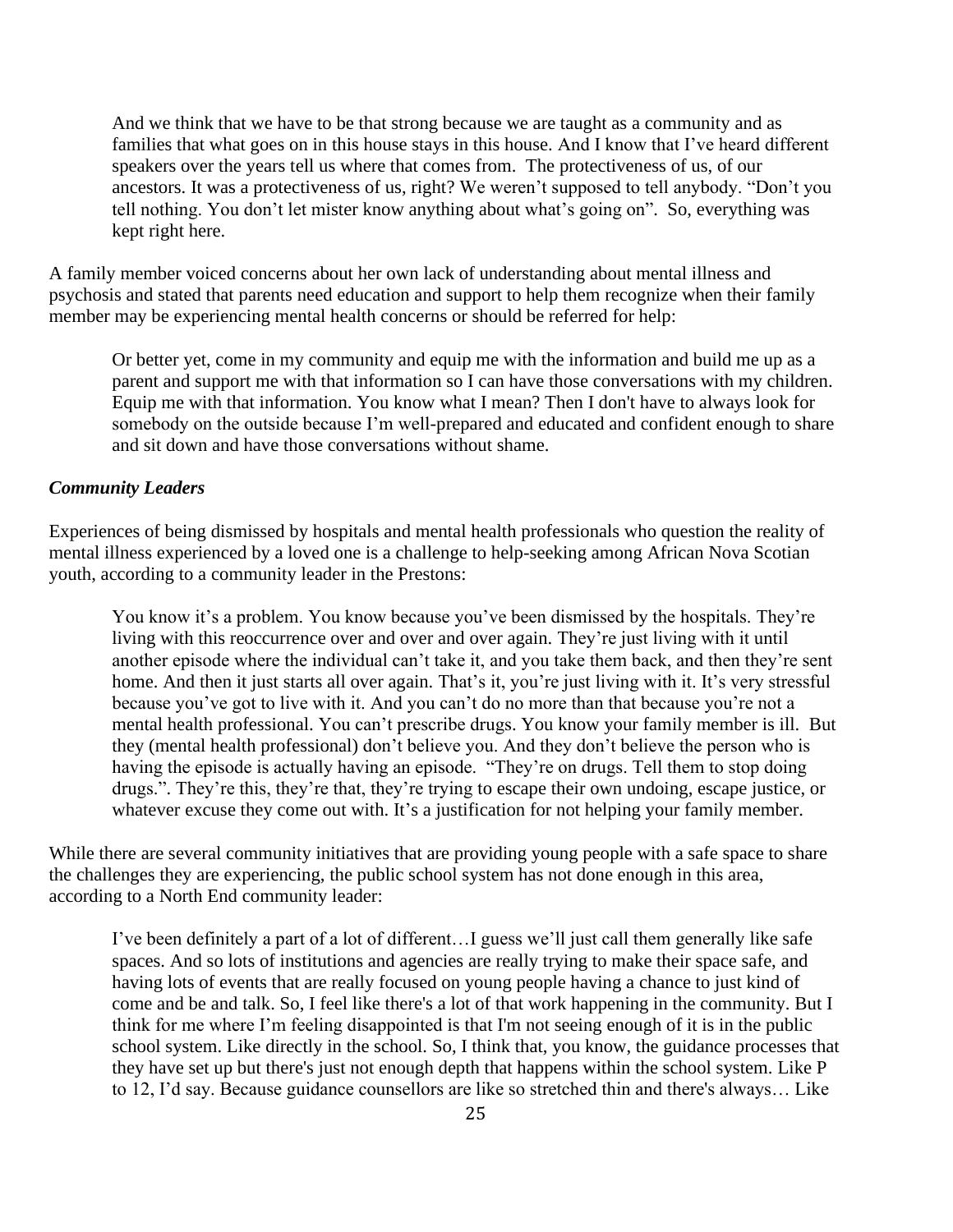you know, they have their support workers and all that kind of stuff. But, I think that there's only so far that those things can go. And so, in the health centres that exist there now, I mean there's this ask for more deliberate, intentional focus in terms of African Nova Scotians. So that space that understands the culture and understands the basic needs. I guess it might be called navigating the system. Because if you start something with someone, you have to finish the journey with them, right? And it's been my experience for some of the things, particularly I don't know if you'd call them more intense, but things like the psychosis and ones like that, right, you know, trying to navigate that stuff through the system. And like how people understand, you know, the timeframe that that takes. And some of that is talked about in the sense about say…When you go forward and you look at the professionals in the field, the ones that don't look like us, there's no cultural competency within that group ... even has an inkling of how we are, who we are, our traditions, our history, lineage, culture – the whole nine yards. And so, they try, again as I said earlier, to paint us with the same brush they paint their own. And that's why we come out probably worse than when we went in, if we had a problem in the beginning.

Referrals from community organizations can be an effective first step in facilitating access to mental health services, according to another North End leader:

I think that we talked about it already in terms of the wraparound effect. Like the first referral doesn't always have to be to a psychologist or a psychiatrist. It could be to a community organization. So, one of the initiatives that we started in my educational institution, the school where I work, is we have moved beyond just hiring psychologists. So, we have people with counselling backgrounds. So, it could be social workers, it could be any number of professions. So I think that our health system and our systems really need to kind of pay attention to the time and the changing time, and the needs of students and of young people. Because a lot of times they might come to the table with knowing what they're struggling with because they've done their own research. So, they need a different kind of support now. And that's the thing – listening to users and I think all this research and focus groups is really good so that they can really get some current information.

A youth pastor in Dartmouth discussed the lack of cultural competency demonstrated by mental health professionals:

So being a youth pastor for many years, I've personally taken students that have been in crisis, have been suicidal, had extreme bouts of depression, and observed and watched them be treated by social workers at the IWK specifically, and it was a disgrace, to be honest with you. Just a lack of sensitivity to their experience, just totally out of touch, treating them very robotically and mechanically, and not a lot of empathy and rapport building and sensitivity. Just not even an awareness at all. From my experience when I witnessed this particular incident, I don't want to generalize everything, but this particular incident I think did more harm than it did help. And so I think there's just a lack of sensitivity on how to treat a Black young person who's struggling with their mental health, I think just in the system itself.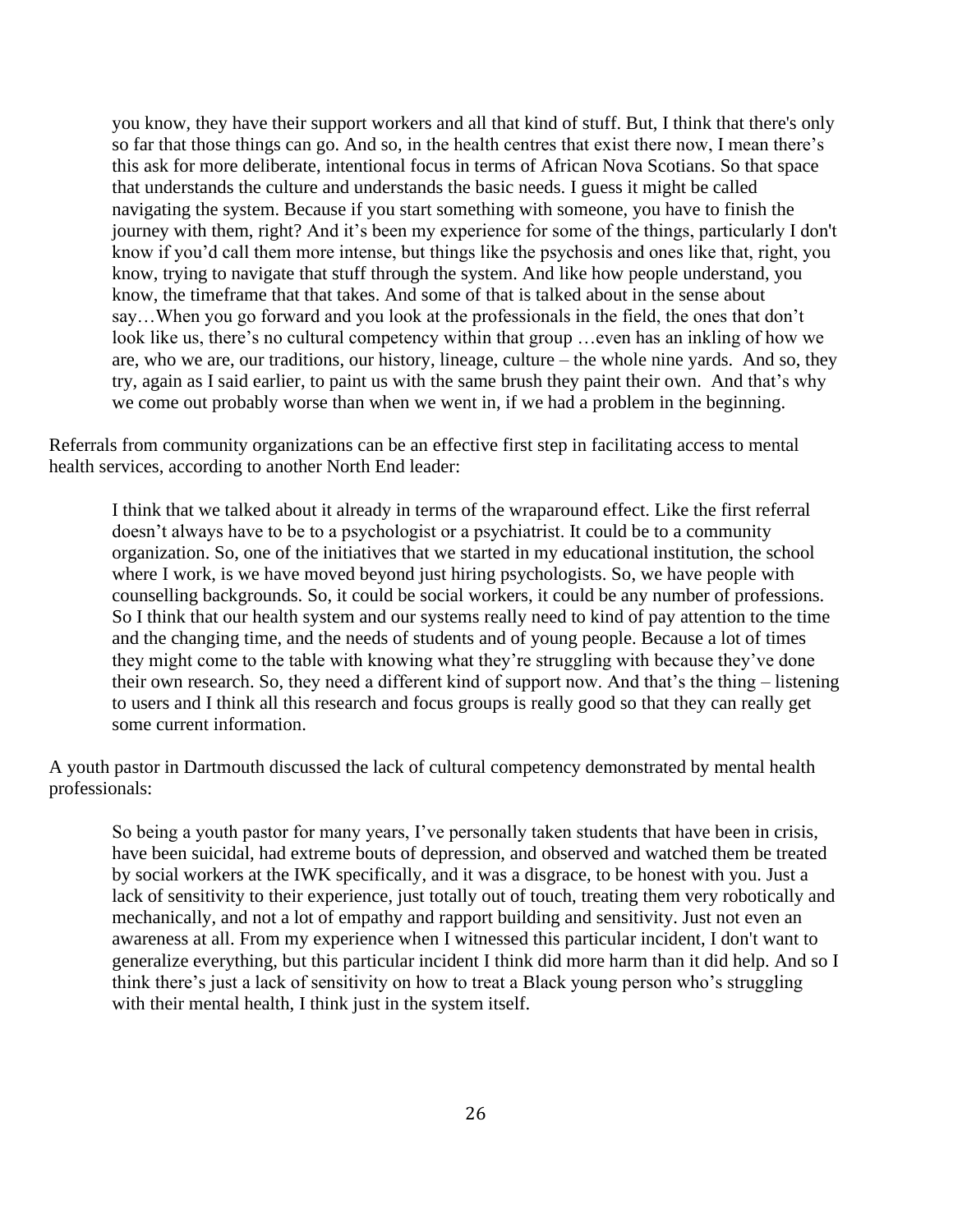#### *Service Providers*

A clinician who participated in the study observed that many people with mental illness often avoid seeking help because of a fear of police involvement:

I also think like this same person we're talking about, like the person themselves told me that if they have a mental illness and sometimes police are called in emergency situations. And then when the police comes, just because of like historical like violence that… And I know I'm speaking from a place of privilege. But that African Nova Scotians experience quite significant violence at the hands of, you know, these institutions. And so, some of the young people have said to me too, like if I admit that there's something going on then the police are called. Then it's like feeling unsafe because police are responding and having to take them to the emergency department. And that's quite like a traumatizing experience.

Another barrier for youth to accessing appropriate care for psychosis is the fact that many health care providers are already overstretched and may not have the training or time to be able to appropriately screen for psychosis:

I'll screen youth for depression because like that's what's in current clinical guidelines. But there's so many things that are in current clinical guidelines that I'm supposed to do in a youth check-up that like psychosis just isn't on that list. So, it is not something I do routinely.

#### **Preferred Content & Format of Educational Resources & Other Educational Activities**

Participants shared suggestions for the content and format of educational resources and other educational activities that the *Your Mind Matters* project should develop as well as for the educational forum the program plans to hold to inform African Nova Scotian youth and others about early-stage psychosis, promote help-seeking and self-care, and reduce the stigma around mental illness.

#### *Youth*

Youth participants recommended that education be carried out using social media, such as Instagram, Twitter, Snapchat, and Facebook, as well as through videos, the creation of an app, brochures and pamphlets, educational commercials, and educational sessions in the schools and in the community that incorporated interactive group discussions and first voice stories. They also suggested that the content of educational material produced include information on the signs and symptoms of psychosis, stigma around mental illness, the relationship between stress and illness, stress management, grief, the role of trauma in illness onset, substance use and mental health, available mental health resources, and healthy lifestyles. Youth also recommended that the educational forum feature presentations by Black health professionals, pastors, and other community leaders and that these individuals be close in age to the youth who are attending the forum. Another suggestion provided was that information sessions take place monthly or bimonthly and that breakout groups be considered for small group discussions, with 12-15 people in each group. They noted that these sessions should be engaging and no longer than one and a half hours long. Refreshments and incentives, such as a draw for prizes, should be arranged since they would encourage youth to attend. Locations suggested for these sessions include the Dartmouth Sportsplex, the Family Resource Centre, schools, and community churches.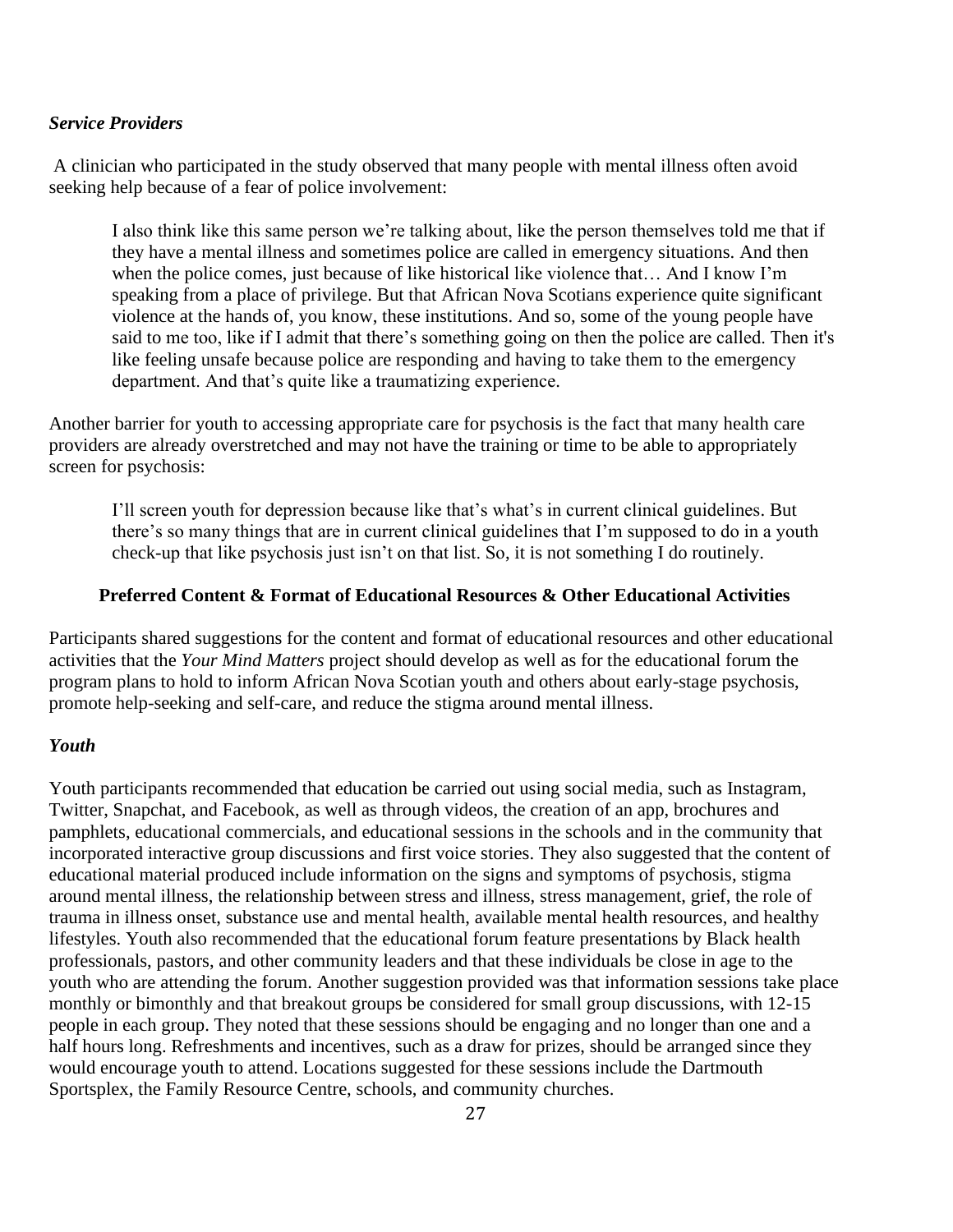In addition, transportation should be arranged for the youth attending the forum since helps to facilitate their participation, as a Dartmouth youth observed:

I think the ads are a big thing. Because it's like if you see an ad that you're interested in, you're going to click on it to get more information. So, the people that want more information, the people that it's going to reach are going to click on those ads – whether it be Instagram, Facebook, Snapchat. And I think the visuals of that need to be very specific and target people that look like us. Because that's going to even make you want to click on it even more.

A North End youth recommended reaching out to leaders of various youth programs in their community to arrange information sessions:

I think there's a lot of youth programs that go on in these different communities. And the people who run these youth programs who are interacting with the youth, they can like speak on it and like let them know.

A youth in the Prestons with experience organizing youth events discussed how challenging it is to get youth to attend presentations and suggested that incentives such as prizes or gift cards should be provided to them to increase participation:

Honestly, if we're being completely honest… Like how do I say it? Because we were talking about this, like one time we were going to do something to try to grab youth, and we were like literally the only way nowadays is like incentives. Like it's sad to say. Yeah, giveaways and stuff because it was a way for them to engage and actually want to come, knowing that they could win things. Like you know what I mean? It just made it fun while learning.

Another suggestion from a youth was to have a separate break out option for people of diverse gender identities and age categories at the education sessions to allow maximum opportunity for sharing and discussion:

Because you're going to feel comfortable, you're going to sort of be at similar areas in your life experience and similar situations. And you're going to be more comfortable maybe sharing those experiences and learning from each other at the same time as gathering information. And I think, you know, because I just think women might be more comfortable, and men might be more comfortable, you know, speaking with their friends, speaking with people in their age group. And it's one thing for a female to say, "oh, I've gone through this and this is what's going on". You know, sometimes if another male gets up and speaks to another male, like, "Oh, wow, like he's gone through that. It's okay to share my experience." I think that would be beneficial as well.

### *Patients*

When discussing the format that should be used to communicate information to youth, a patient participant stated the following: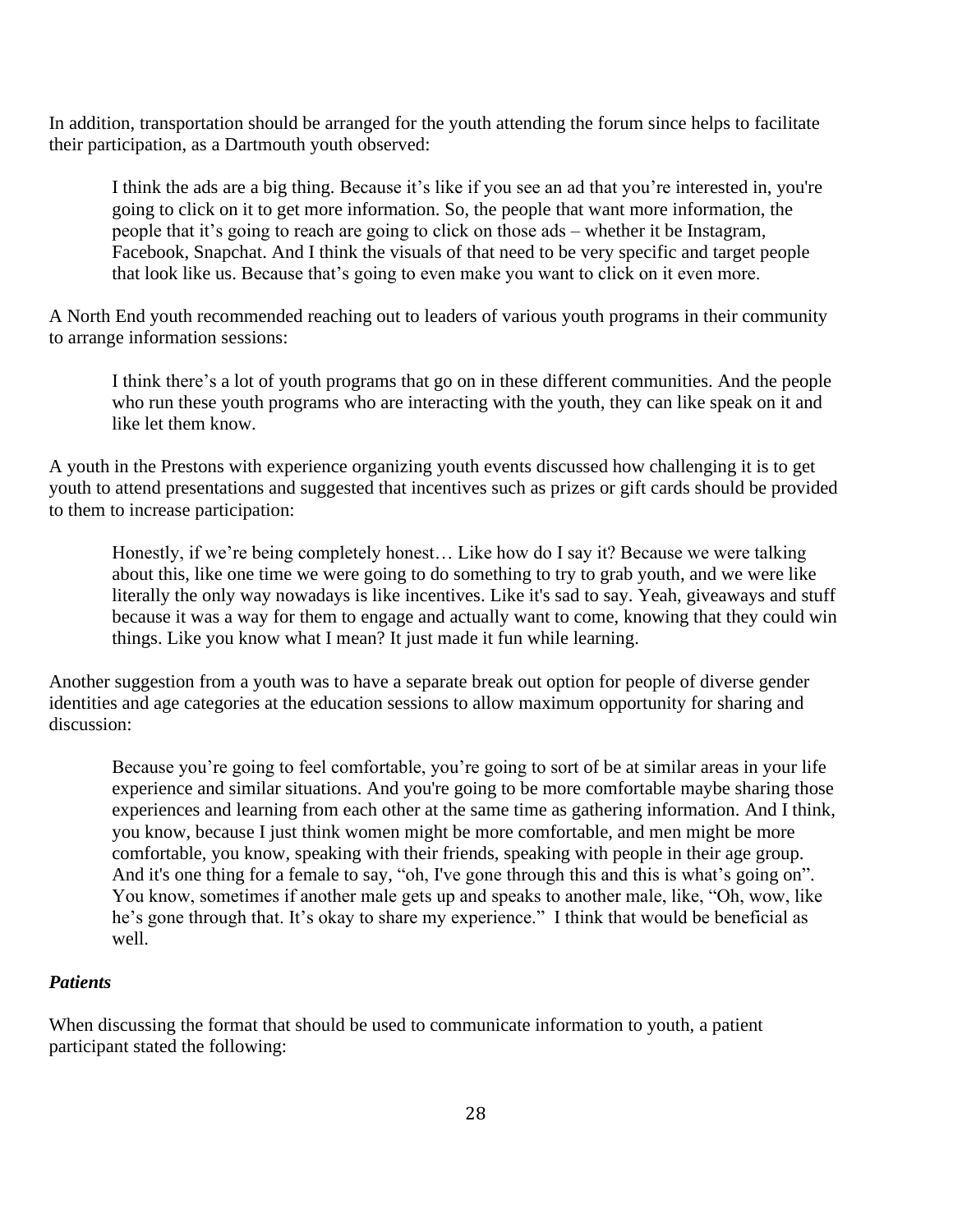The best way to get through to African-Nova Scotians, African youth, period, Black youth music.

Another idea that was brought up was creating short cartoon clips:

Hire somebody to make a cartoon clip with African Nova Scotians in them. Like using Black people and use a cartoon clip.

Another patient suggested that peers from the Black community who have had considerable success in their careers be invited to speak to youth:

Also, you could have people of colour. You could show them what it's like living with the mental illness and succeeding. People that have already dealt with it. So, it would almost go along whereas somebody that looks like you is maybe feeling or dealing with some of the things that you are. So that would also help.

The timing of the educational sessions was also viewed as a key issue, with one participant stating:

No, don't do it in the summer because nobody's going to go to it in the summer because everybody's going to want to be out and about and have fun. But doing it during Black History Month for Black Nova Scotians is smart.

#### *Caregivers*

A North End participant suggested that the forum be promoted at community meetings:

I think having more openness and dialogue with regards to just community meetings. And that way we would know what's going on. Like this here is good but if we were having something on a regular basis, I think...so that we can talk about…

Obtaining the perspective of youth and using a peer-to-peer approach was considered important by one family member:

And if you're reaching youth, have youth… the reflection of the messages need to be reflected by the people you're trying to reach. Whatever information, if it's for youth, it needs to be youth that look like them and that are them. And maybe a little bit more popular or not so popular… It needs to be from all walks of life.

Another family member emphasized the importance of an Afrocentric approach in developing educational resources:

I guess whatever type of education programs that they have in place, let them be Afrocentric, not Eurocentric. So, it's going to have to be created by Black people, people of African descent.

Framing mental illness in a positive light and using simple language in the messaging was seen to be important by another caregiver: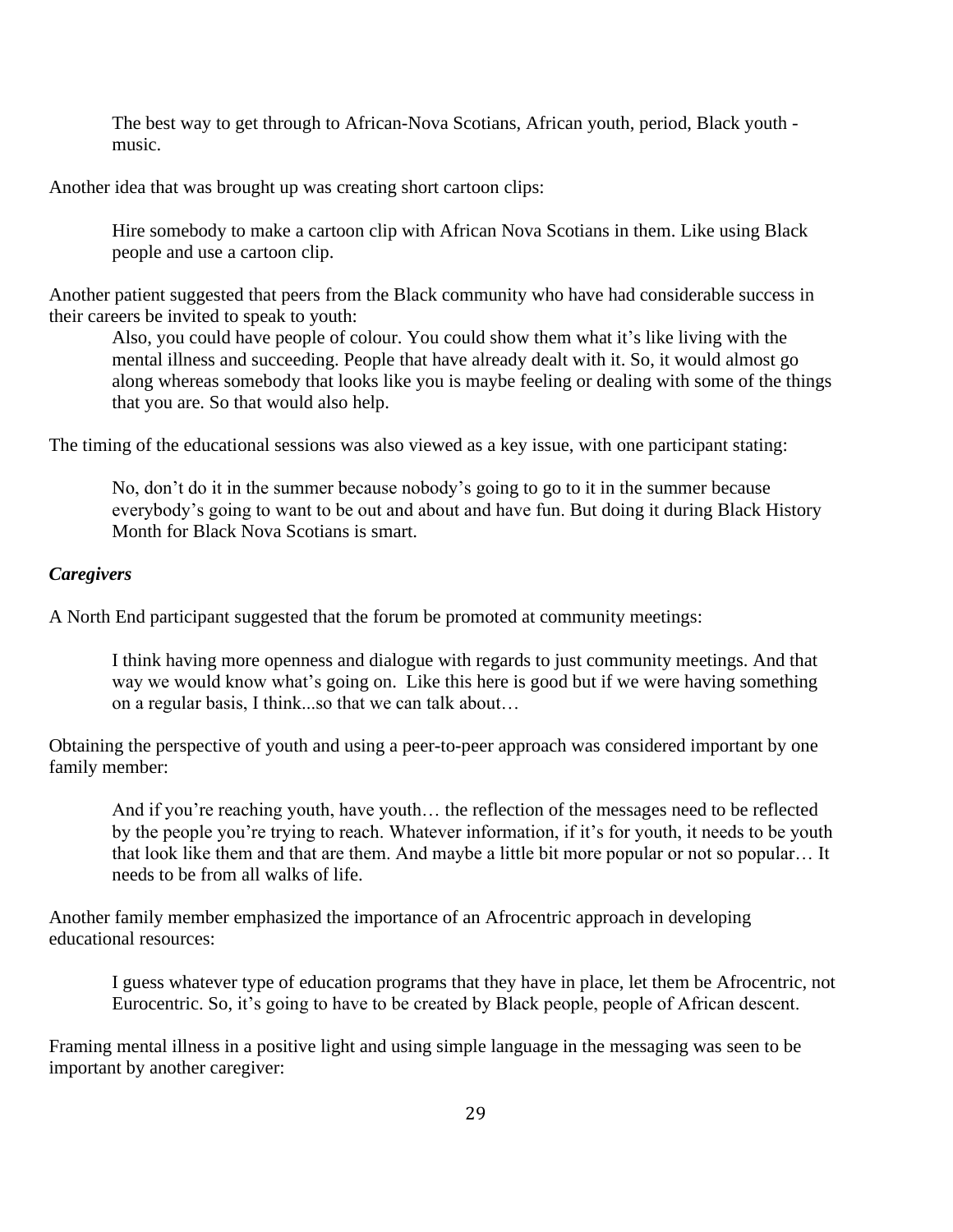Simple language, simple terms of whatever you're trying to share. So, if it's psychosis, what does that mean? Because that is a big word to some. Break it down in simple terms.

Another caregiver suggested involving local talent in the community such as mental health advocate Tyler Simmonds, as well as allowing families share stories:

Some of what Tyler has created, about reaching out and having more people… Having families in the community come forward to share their experience. What we see in commercials all the time are people we don't know. Look how much more valuable it is when you see people you do know.

A Preston family member suggested creating a game that would include viewing an educational commercial on psychosis:

But even if there could be the creation of some sort of game, some kind of video game that would help people. Like in order to get to this level, you have to listen to this public service announcement. Partnering with a gaming institution or partnering with the youth to develop the game.

#### *Community Leaders*

Community leaders indicated that information on psychosis and help-seeking should be shared through the following approaches: 1) brochures; 2) plays, art, videos, and other creative approaches; 3) education; 4) the Nova Scotia Health Authority website; 5) *Bell Let's Talk* and other media campaigns; 6) an African Heritage Month event on mental health issues in the African Nova Scotian community; 7) community organizations; 8) Black churches; 9) schools and universities; 10) community cookouts or barbecue events that focus on mental health; 11) a mental health forum where presentations are delivered and participants are able to ask questions; 12) social media; 13) webinars; 14) television ads; 15) focus groups; 16) community relations strategies; 17) the African Nova Scotian Directory; 17) face-to-face contact; and 18) health programs at schools. A community leader in the North End also discussed the importance of using art to share information:

I think it's really about getting written material into people's hands to be familiar with it. But I think within the artist community, it happens a lot too. There's an artist who basically created a whole piece around their experience with their psychosis. So, I think when people share their story about it, when they kind of come out of an episode of it and talk about it, there's education that can kind of come through art even.

Another community leader in the North End believes there is value in coming together in support groups to receive information about psychosis and help-seeking:

For me, the education experience was again the reaching out in response to a family need. So, to go and find out what I could so I could apply it. What I found really kind of useful, the empowerment part, was when I came across community folks who were experiencing the same thing, dealing with the same things. And so then, you know, you just organically formed this group of folks. You were a support group for each other. And so, you know, I could talk with her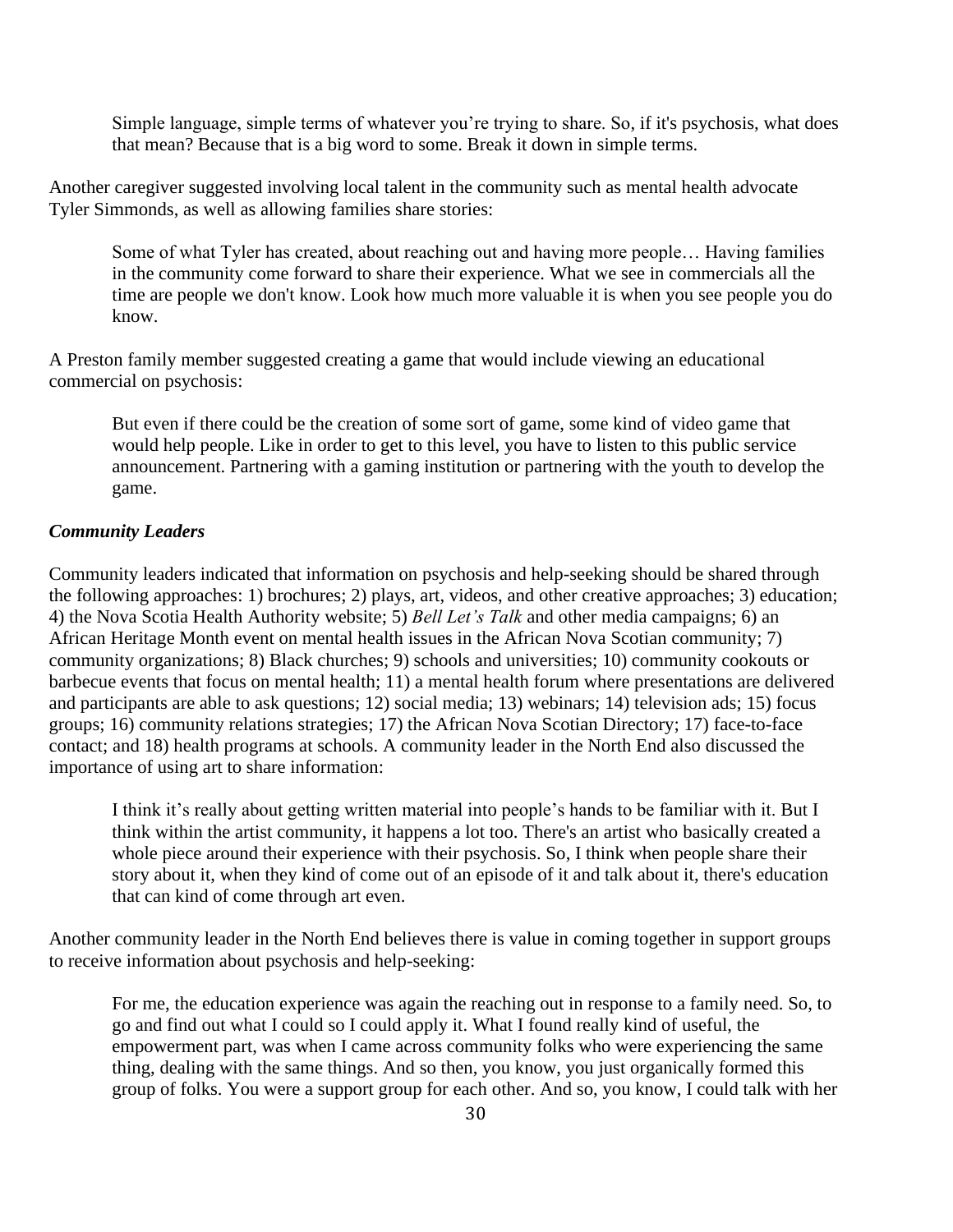about the experiences she was having with her son, and I was having with my nephew. And so we had this, you know, going back and forth, and being…you know, directing each other to what we came across in terms of supports and things. So, I think in kind of again thinking about what would be useful along the side of training is the opportunity for support groups, you know. And some kind of connection like that where you can reach out.

Providing opportunities for African Nova Scotian youth to design their own mental health campaigns is another effective way to share information about mental illness, according to a community leader in the North End:

But I think that there is actually a need for young people to actually design their own campaigns. You know, so like people who are experiencing it.And so get them to actually design the campaigns. So, I would say like, you know, more youth-led campaigns and asking them how they want to get their message out.

Another North End leader suggested that a group comprised of African Nova Scotian mental health professionals, youth workers, and individuals from the Nova Scotia Health Authority be formed to hold sessions on mental health in African Nova Scotian communities:

Take some African Nova Scotian mental health professionals or individuals that work with youth or whatever, somebody that has something to offer, other people that are from the Health Authority or whatever, and go in every African Nova Scotian community, hold sessions, let individuals know and communities know what's available, the accessibility and availability, and those kinds of things. Because not everyone, although young people tend to be, and we stereotype young people as everyone has a computer or a phone and they're on this, and they're on that, and they're on the other thing, so on and so on. Well, some people in the far out areas don't necessarily have the Internet.

A community leader in Dartmouth discussed the importance of providing a safe space for youth to receive the information:

Creating that safe space where people feel free to, you know, expose their most vulnerable parts and talk about what's happening and what they've had to deal with. Creating that safe space but also the support within that as well I think is extremely important. And having a non-judgmental professional that's attached to them, I think would be extremely good as well. So having professionals coming to share what that looks like. It could be through pamphlets, they could be through presentations, as well as sometimes just, you know, online. You know, we can always have a webinar or something like that going on. Those are all really good venues for us to learn for people who are experiencing that to get information. I think as well, schools. Schools are now playing a huge role. Because there are so many kids who are coming in with trauma that educators are becoming extremely well versed in that. But having a social network I think would be ideal as well. And groups that we can go to, and agencies that could support that, I think is extremely important. In communities, what I think is lacking is some offices that we could have where, you know what, this is where you go. You may not have a trained counsellor but someone who would be there to give you some information. This is the number you can call. Like the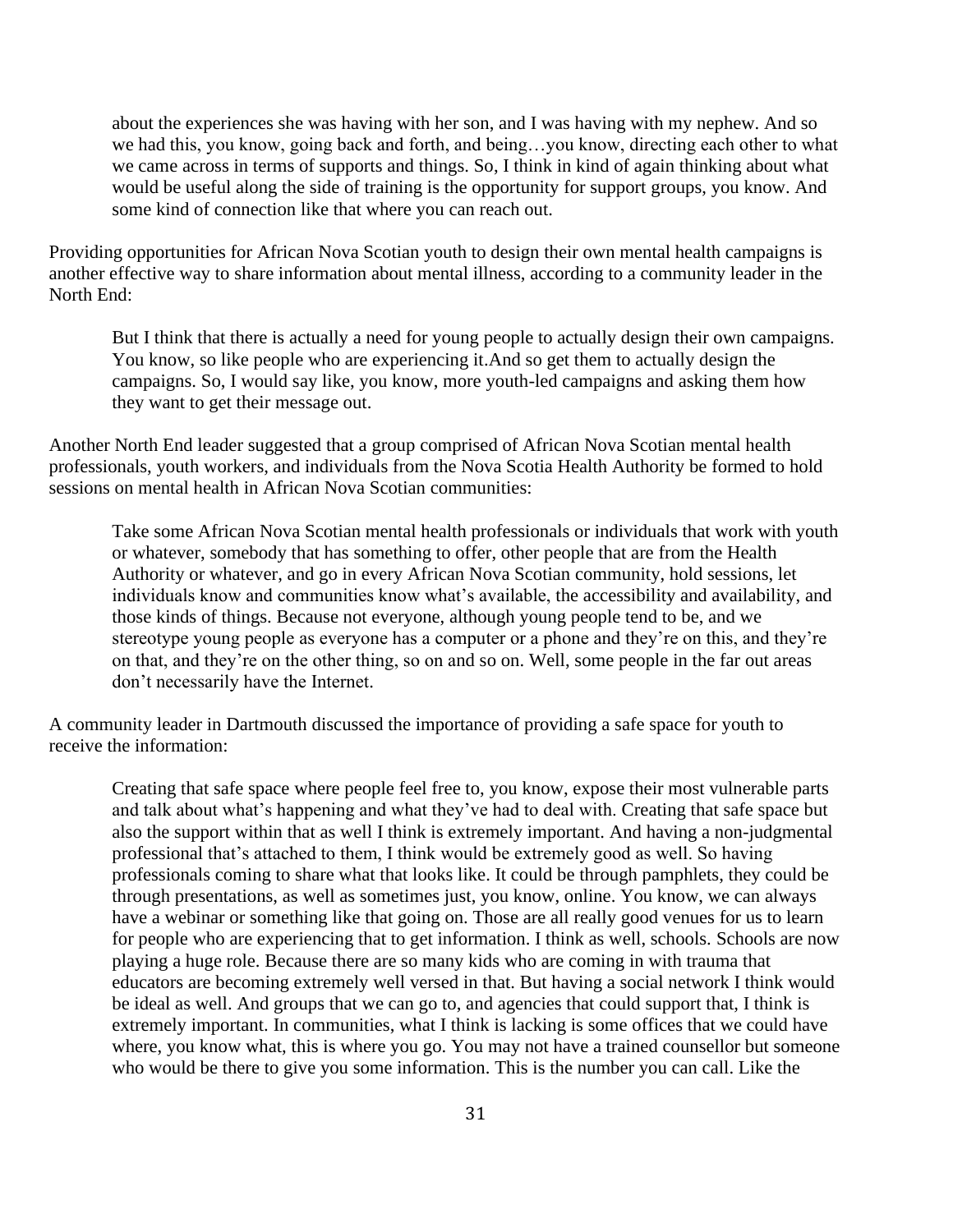mental health hotline. So just having exposure to all of that and having access to all of that I think is extremely important.

A community leader in the Prestons shared how important it is for community members to receive practical guidance on specific places to go for addressing mental health issues:

But the churches are starting to do that. I know out here in East Preston, they have a wellness centre. A wellness committee. And some days, Dr. Cookie was there and gave a good presentation. And for the first time, you know, you could hear… I mean he was giving you some place to go. Giving the audience a place to go. Because most of the time it's where do you go? You go down to the Dartmouth General? You know what I mean? Where do you go? But he was giving some information. And then there was somebody from Recreation who was talking about the necessity for our young people to become more involved in recreation.

#### *Service Providers*

A service provider discussed the importance of language in optimizing communication about psychosis and help-seeking to African Nova Scotian youth:

We need to be able to alter the way we assess and talk to African-Nova Scotian youth in a language that's plain to them and that's relatable to them. So, an example might be if we're asking the question "have you ever had any mental illnesses?", well, they may say "no". But if you continue to dig deeper into that conversation then you may tease out that, oh, okay, actually they may have had something in the past or may be experiencing something now.

Using online resources to communicate with youth was also noted by another service provider as an important way to reach youth:

I can recall this summer going to a youth conference. And someone was there, they had someone talking about mental health issues in the Black community. And so, one of the things that was offered – these are the resources. You can go to this website, that website, that website. And you know, they ate it up. The youth, they were like, "Oh, okay." You know, copying them down, making sure that they got them. Because that's where they live.

Another service provider discussed how important it is to meet youth where they are at by having conversations with them in places that are not typically considered:

We put up flyers around saying youth come out and learn about whatever. But I mean you have to meet them where they're at. Like I used to do a lot of teaching off the basketball court when they're supposed to be resting. So we need to meet them where they're at.

In summary, participants discussed a variety of approaches that may be useful in communicating information about psychosis to African Nova Scotian youth, including holding one or more educational forums, using social media, developing informational brochures, creating artistic resources, using the media and media campaigns, connecting youth to Black health and mental health professionals, and other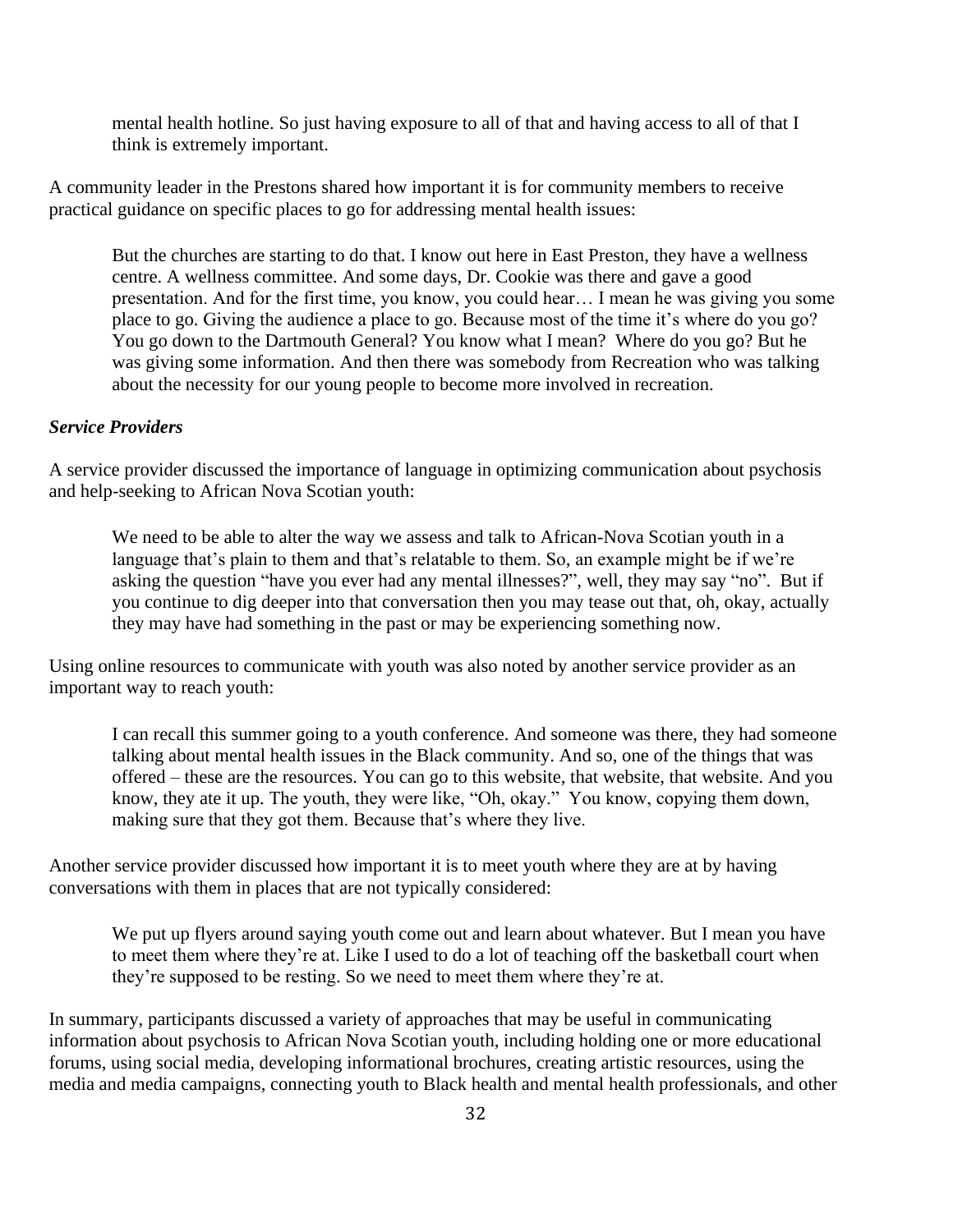approaches. Regardless of the approach, many participants emphasized the need for the Mind Matters Project to involve African Nova Scotian youth in the creation and implementation of these approaches and associated resources since it is crucial that they see themselves reflected in all activities being developed to address mental illness experienced by youth in their community.

### **Conclusion**

Perceptions and beliefs about mental illness among African Nova Scotian youth reflect the perceptions and beliefs in the broader African Nova Scotian community, including viewing mental illness as stigmatizing and as a taboo subject, as well as perceiving and labelling people with mental illness as "crazy" and weak. In general, the African Nova Scotian community tends to avoid the topic of mental illness or deny its prevalence in the community.

Perceptions and beliefs about mental illness among African Nova Scotian youth greatly influence their perceptions and beliefs about seeking help for and coping with mental illness. In addition to the stigma and taboo around mental illness among African Nova Scotian youth, their hesitance in seeking help for mental illness can be attributed to several factors, including: 1) a general ethos in African Nova Scotian and other Black communities that Black people should be self-reliant and strong; 2) the undermining and dismissal of the gravity of the mental health issues they are struggling with; and 3) a general belief in the community that mental illness can be addressed through church, religion, spirituality and prayer.

Participants also discussed the barriers, opportunities, and facilitators to help-seeking among African Nova Scotian youth, including: 1) challenges finding safe spaces with culturally competent service providers with whom you can share your mental health challenges, including the dismissiveness of health care professionals when African Nova Scotians seek out care for mental illness; 2) lack of cultural competence demonstrated by mental health professionals; 3) lack of access to Black mental health providers and other service providers; 4) mistrust of the health system; 5) a fear of police involvement in their care; 6) lack of access to transportation; 7) lack of financial resources; 8) barriers accessing medication and medical coverage; 8) denial by family members that they are suffering from mental illness; and 9) lack the knowledge about and literacy to discuss mental illness and identify and seeking out appropriate treatments for addressing it, which participants attributed to a general lack of education on the topic in schools and in the home. It should be noted that while African Nova Scotian youth are more willing than their parents and older generations of African Nova Scotians to discuss and seek out help for mental illness, many prefer to self-medicate by using drugs and alcohol.

Also discussed by participants were the facilitators and opportunities that enable help-seeking among African Nova Scotian youth, including: 1) identifying existing relationships in the community that can be used to develop community resources for addressing psychosis, rather than relying on the health care system; 2) educating church ministers and other spiritual leaders about how to support people with psychosis; 3) setting up a 311 African-Nova Scotian help line; and 4) hiring a mental health advocate for the African Nova Scotian community. In the following section, a list of recommendations is provided for how the *Your Mind Matters* project can respond to and address the needs of African Nova Scotian youth who are suffering from psychosis.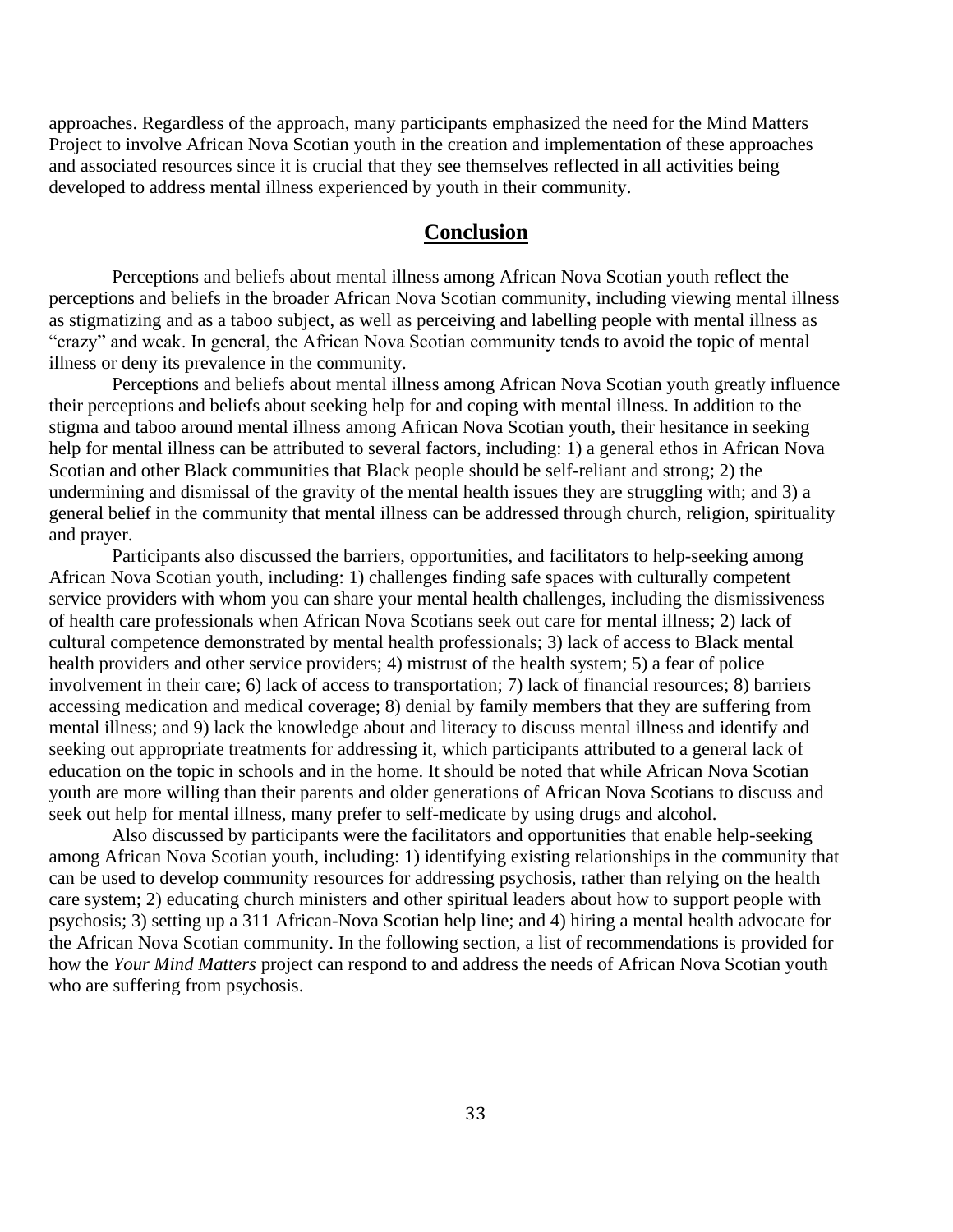## **Recommendations**

The recommendations outlined below highlight the issues that need to be considered and the actions that need to be taken by the *Your Mind Matters* project to address the barriers to and enhance opportunities for help-seeking among African Nova Scotian youth, as well as to share information on psychosis and other mental illnesses with these youth and their families.

## **Addressing Barriers To & Enhancing Opportunities For Help-Seeking Among African Nova Scotian Youth:**

- Identify funding to support activities that help foster relationships and partnerships between African Nova Scotian youth and community-based organizations that can support them.
- Create a list of Black health professionals that can be provided to youth.
- Provide transportation money to youth to encourage their attendance at the *Your Mind Matters* educational forum and other events associated with the project.
- Advocate for the hiring of an African Nova Scotian mental health advocate in the health care system who can support youth and families that are dealing with psychosis and other mental health problems.
- Leverage existing community relationships to develop community resources that address psychosis.
- Offer training and education to church ministers and other spiritual leaders about ways to support youth experiencing psychosis.
- Set up a 311 African Nova Scotian help line.
- Partner with community organizations to provide referrals to mental health services.
- Identify key young Black leaders or initiatives that can help spread the word about the need to seek help for psychosis and other mental illnesses.

### **Sharing Information & Providing Education on Psychosis & Other Mental Illnesses to African Nova Scotian Youth & Their Families:**

- Develop partnerships with African Nova Scotian groups, churches, health programs at schools, universities, and other organizations in the community to collaborate with on providing information and organizing workshops on psychosis and other mental illnesses for African Nova Scotian youth.
- Form a youth advisory committee that can organize and hold educational sessions on psychosis for youth.
- Form a group comprised of African Nova Scotian mental health professionals, youth workers, and individuals from the Nova Scotia Health Authority that can hold sessions on psychosis and mental health in African Nova Scotian communities.
- Organize support groups where youth can receive information about psychosis and help-seeking.
- Provide opportunities for African Nova Scotian youth to design their own mental health campaigns.
- Develop creative tools to share information about psychosis, such as an app, videos, plays, art, music, and television ads/educational commercials.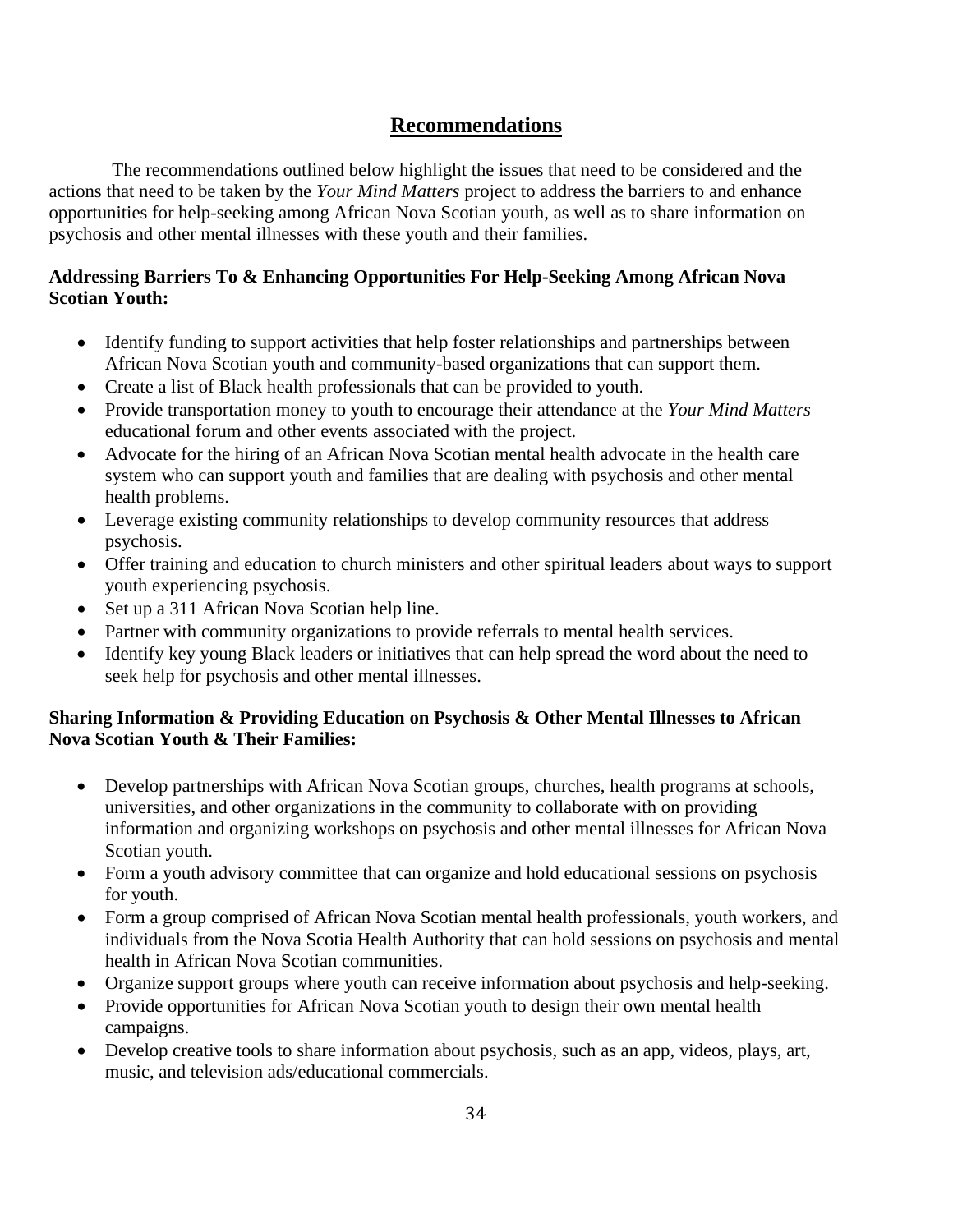- Share information about psychosis and other mental illnesses to African Nova Scotian youth through social media and other online platforms, such as Instagram, Twitter, Snapchat, Facebook, webinars, the Nova Scotia Health Authority website, and the African Nova Scotian Directory.
- Create brochures and pamphlets to share information on psychosis and other mental illnesses.
- Share information about psychosis and other mental illnesses in the African Nova Scotian community through *Bell Let's Talk* and other media campaigns.
- Organize an event on psychosis in the African Nova Scotian community for African Heritage Month.
- Share information about psychosis at community cookouts or barbecue events that focus on mental health.
- Involve local talent in the delivery of information on psychosis, such as African Nova Scotian mental health advocate Tyler Simmonds.
- Reach out to youth leaders to host information/education sessions about psychosis and other mental illnesses:
	- o Session topics should focus on signs and symptoms of psychosis, stress and stress management, stigma, grief, the role of trauma in illness onset, healthy lifestyles, substance use and mental health, available resource for supporting people with psychosis.
	- o Black health professionals, pastors, and other community leaders who are close in age to the youth in attendance should be invited to deliver presentations at these sessions.
	- o These sessions should include interactive group discussions and first voice stories.
	- o The sessions should not be longer than one and a half hours long, and should provide refreshments and incentives (such as a draw for prizes or gift cards) to encourage attendance.
	- o The sessions should be held in accessible spaces, such as the Dartmouth Sportsplex, the Family Resource Centre, schools, and community churches.
- Incorporate an Afrocentric approach into the activities, products, and material mentioned above.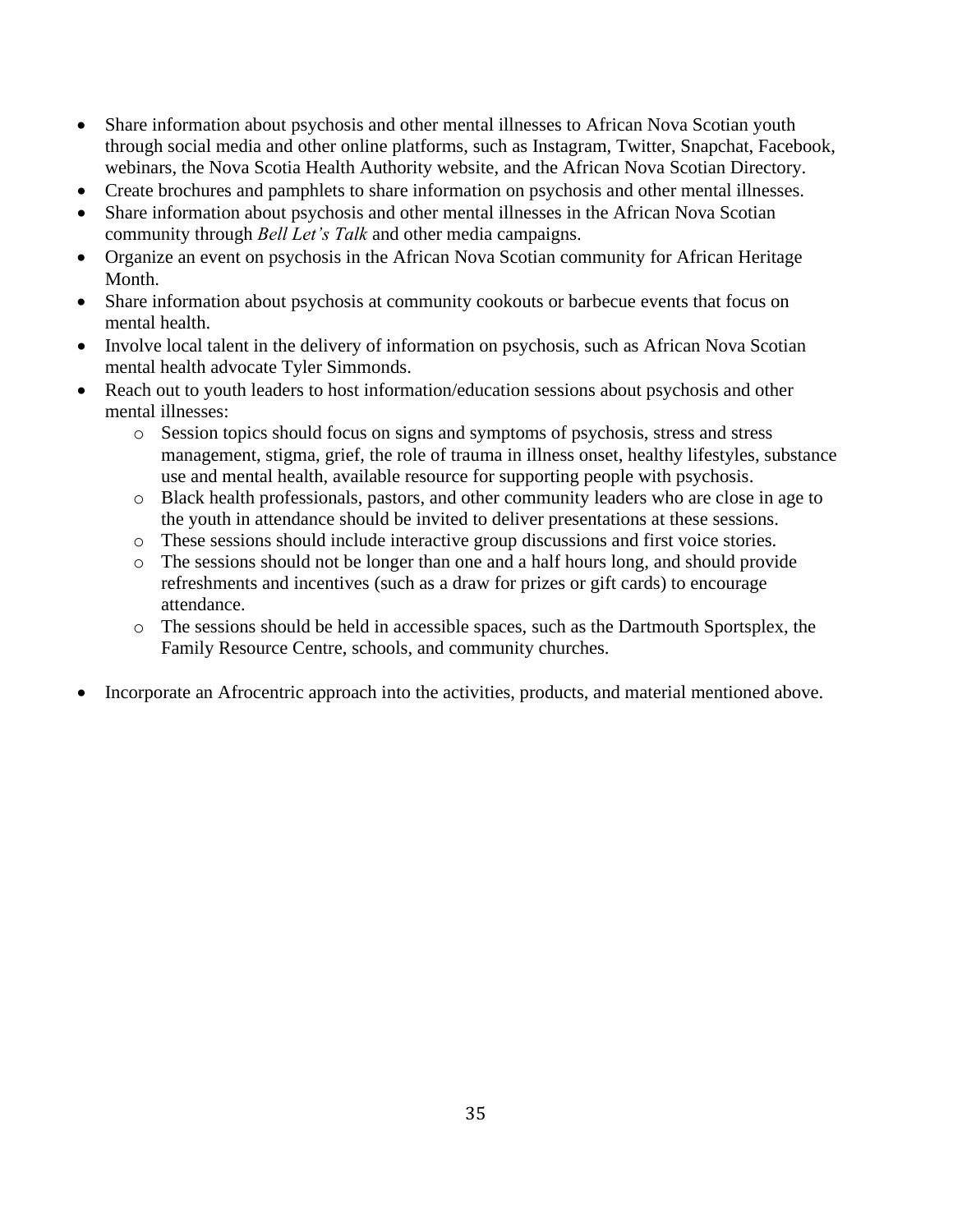## **References**

Anderson, K.K., Fuhrer, R., & Malla, A.K. (2010). *The pathways to mental health care of first-episode psychosis patients: a systematic review.* Cambridge University Press: Psychological Medicine. 40, 1585-1597.

Anderson, K. K., Flora, N., Archie, S., Morgan, C., & McKenzie, K. (2014). A meta-analysis of ethnic differences in pathways to care at the first episode of psychosis. *Acta Psychiatrica Scandinavica*, 130 (4), 257-268.

Anderson, K. K., Flora, N., Ferrari, M., Tuck, A., Archie, S., Kidd, S., & McKenzie, K. (2015). Pathways to first-episode care for psychosis in African-, Caribbean-, and European-origin groups in Ontario. *Canadian Journal of Psychiatry*, 60 (5), 223-231.

Bertotle, J & McGorry, P. (2005). Early intervention and recovery for young people with early psychosis: consensus statement. *British Journal of Psychiatry Supplement*, 48, s116-s119

Brenick, A., Romano, K., Kegler, C., & Eaton, L. (2017). Understanding the influence of stigma and medical mistrust on engagement in routine healthcare among Black women who have sex with women. *LGBT Health*, 4(1), 4-10.

Courey, L; Hodder, S. & MacNeil, L. (2017). *Milestones on our journey: Transforming mental health and addiction in Nova Scotia. A provincial model for promoting positive mental health, care and support.* Nova Scotia: NSHA/IWK Health Centre.

Goeree, R.; Farahati, F.; Burke, N.; Blackhouse, G.; O'Reilly, D.; Pyne, J. & Tarride, J.E. (2005). The economic burden of schizophrenia in Canada in 2004. *[Current Medical Research](http://www.informapharmascience.com/loi/cmo) & Opinion*, 21(12), 2017- 2028.

Jackson, J.J & McGorry, P.D (2004). *The recognition and management of early psychosis: A preventive approach.* Cambridge University Press.

Jarvis, G. E., Kirmayer, L. J., Jarvis, G. K., & Whitley, R. (2005). The role of Afro-Canadian status in police or ambulance referral to emergency psychiatric services. *Psychiatric Services*, 56 (6), 705-710.

Jarvis, G. E., Toniolo, I., Ryder, A. G., Sessa, F., & Cremonese, C. (2011). High rates of psychosis for Black inpatients in Padua and Montreal: Different contexts, similar findings. *Social Psychiatry & Psychiatric Epidemiology*, 46(3), 247-253.

Logie, C., Lacombe-Duncan, A., Lee-Foon, N., Ryan, S., & Ramsay, H. (2016). "It's for us –newcomers, LGBTQ persons, and HIV-positive persons. You feel free to be": A qualitative study exploring social support group participation among African and Caribbean lesbian, gay, bisexual and transgender newcomers and refugees in Toronto, Canada. *BMC International Health & Human Rights,* 16 (1), 18.

Mental Health Commission of Canada. (2012). *Changing directions, changing lives: The mental health strategy for Canada.* Calgary: Mental Health Commission of Canada.